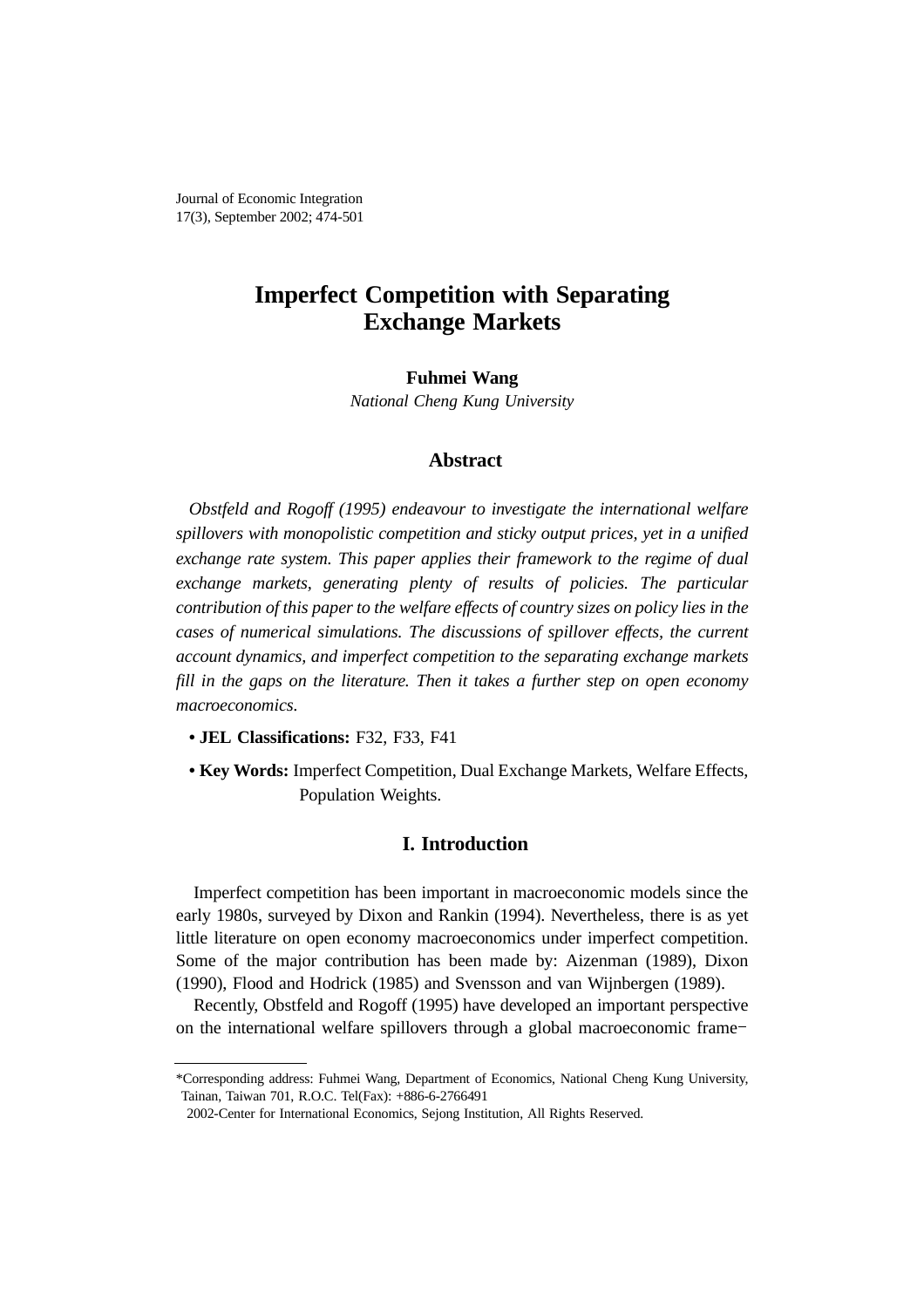work based on monopolistic competition and sticky nominal output prices. It is commonly recognized as the contribution that launched this new wave of research. In essence it offers a theory to explain both exchange rate dynamics and the intertemporal approach of the current account. The exchange rate adjustment process, as well as the need for and effects of macroeconomic policy. In the last five years a substantial literature has developed extending the Obstfeld and Rogoff model in a number of directions, surveyed by Lane (2001). As far as an unified fixed exchange rate system is concerned, one paper which extends their analysis to such a system is by Caselli (2001).

The central purpose of this paper is to consider analytically one specific exchange rate system which has been used by many countries in the last three decades. This is the dual exchange rate system. It has a mechanism by which some of the costs of fixed and flexible exchange rate systems are sought to be minimised. Alternatively, the gains from having one or other of the two polar alternatives can be increased by having a hybrid system. By fixing the exchange rate for the current account (called the commercial rate), the impact of volatility and uncertainty for the domestic real economy and the trade balance is sought to be reduced or eliminated. Having flexible exchange rates for the capital account (called the financial rate), some independence of monetary policy can be preserved with the domestic interest rate (and the inflation rate) having the ability to diverge from world rates. Hence, the monetary authorities can pursue a relatively independent monetary policy in response to shocks and attempt to stabilise the economy when there are business cycles. Furthermore, countries adopted such a regime are not limited to developing countries. According to the issues of International Monetary Funds Annual Report on Exchange Arrangements and Exchange Restriction, many developed countries, such as Belgo-Luxembourg Economic Union, have experienced separating exchange markets at different periods of time. In the international context, in May 1997, monetary crisis hit hard most South and East Asian countries. The crisis erupted because countries that suddenly opened up to foreign capital were not prepared to handle these new flows. A consequence of the greatly increased exchange rate volatility has been a parallel increase in policy discussions for exchange controls. Among Asia turmoil, Peoples Republic of China is the least affected one. Experts attributed it to the success of adopting two-tier exchange markets. Malaysia thus separated exchange markets to avoid transitory shocks in the financial exchange market affecting the current account, and hence the real economy. It allowed flexibility in setting domestic monetary targets.

Then, here we postulate a world of two imperfectly competitive economies, not just a small open economy, each populated by a continuum of agents who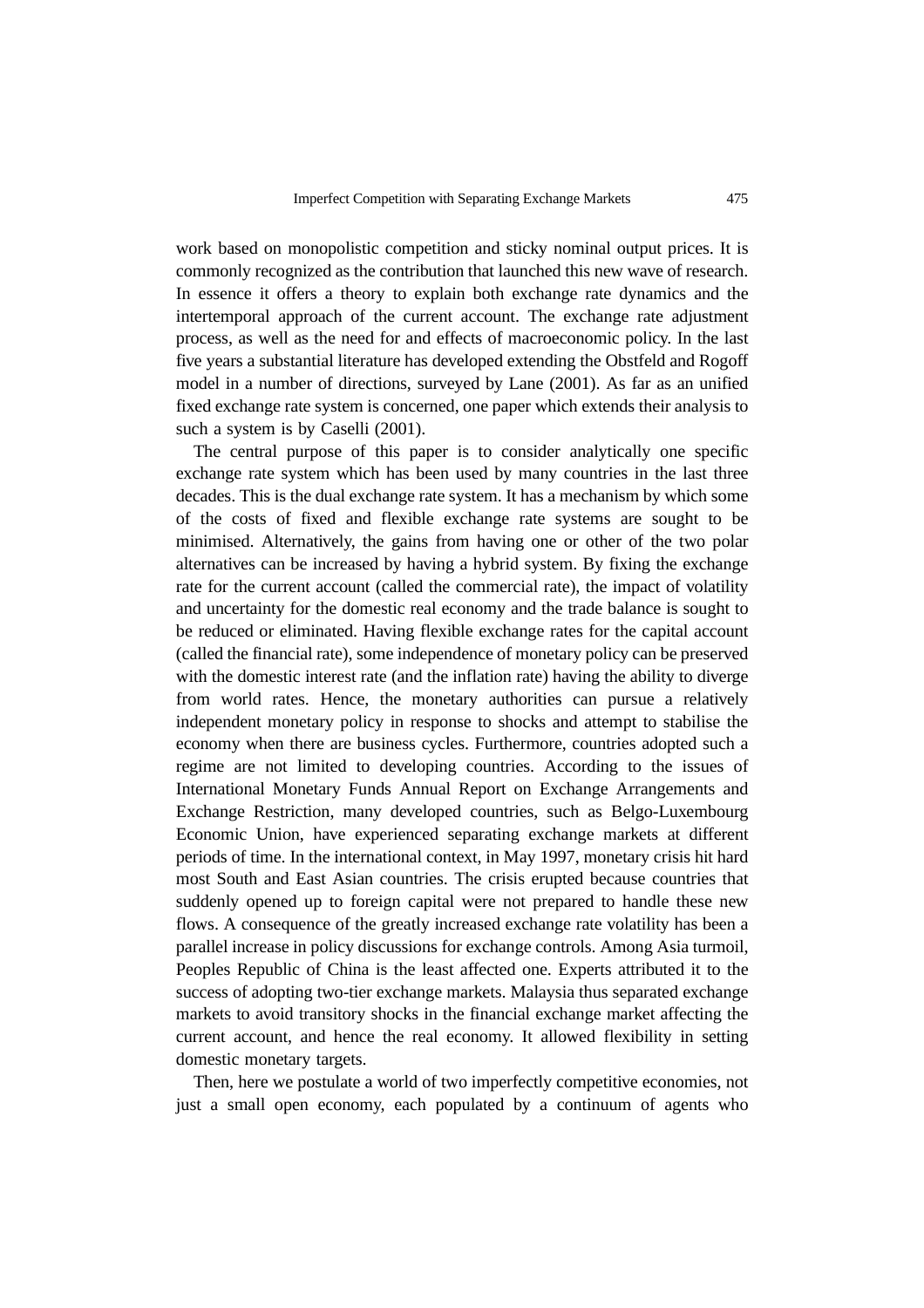consume all varieties of a single good produced in the world. In the case where all varieties of a given product are equally priced. It is through this method of analysis that comparative statics of the system, the rigidities of output prices and the expectation of future steady state will be characterised. Our particular contribution to the welfare effects of policy lies not only in the case of small policy changes by means of linearisation but also in the case of the large effects of large policy shifts studied through numerical simulations. Simulations suggest that country sizes certainly matter and significantly affect the welfare evaluations of policy shifts.

The discussions of spillover effect, the current account dynamics, and imperfect competition to the separating exchange markets will fill in the gaps on the research of such exchange rate management. It would also be compared from the older, Mundell- Fleming (1962) and Dornbusch (1976), tradition of open economy macroeconomics, which have explicitly modelled systems of dual exchange rates. The present context addresses the following policy issues: first, in the presence of monopoly power, the nature of the sticky-price fiscal multiplier compared to the corresponding long-run multiplier, and, second the responses to a once-and-for-all commercial devaluation. This paper is organised as follows. Section 2 provides the explanations for a two-country model of dual exchange rates. Section 3 and Section 4 examine the effects of fiscal policy and commercial devaluation respectively. The welfare effects of policy changes are illustrated in Section 5. Section 6 evaluates the international welfare transmission through numerical simulation. Section 7 concludes.

# **II. The Model**

This section lays out the microeconomic underpinnings of the model; the problems of the agents are solved. Consider a two-country, one differentiated (non-storable) good, and monopolistic competition world. Dual exchange rates are modelled by assuming that the home residents are prohibited from transacting in world capital markets and domestic bond holdings are fixed in the aggregate. Under such a regime postulated here, domestic residents can neither buy nor sell foreign bonds (*B*) abroad, yet the volume of such bonds for each individual  $(\bar{b})$ can be changed. Foreign interest income must be repatriated through current account then converted immediately into domestic money at the central bank. All current account transactions take place at a fixed commercial rate,  $E$ , while capital account transactions are channelled through the freely floating financial rate, *X*. The exchange rates are defined as the price of foreign currency in terms of domestic currencies.

Briefly, there are two sets of agents in the world: households and the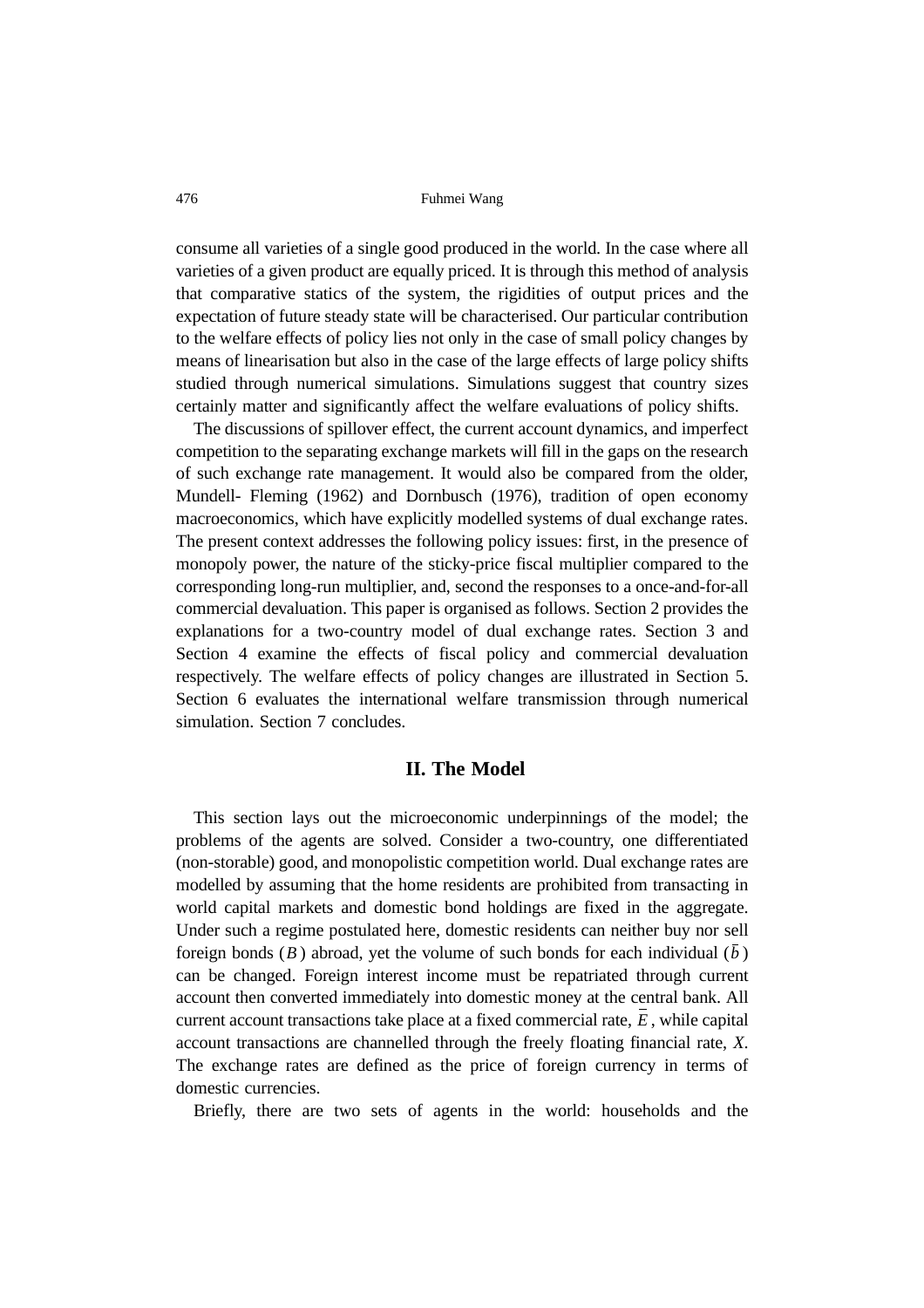government. Three assets exist: domestic and foreign currency,  $M$  and  $M^*$  as well as an internationally traded bond, say foreign bond, which is denominated in foreign currency and held by households. We now illustrate and solve the problems faced by each household and the government.

# **A. The Household**

Households are indexed by *j*∈[0,1], which have uniform distribution over [0, n] and (n,1] for domestic and foreign households respectively. The index presents not only the production share in the world goods market but also the measure of relative size of the home economy. The smaller the  $n$ , the smaller is the home economy. Household *j* supplies labour of variety *j* as well as derives utility from consumption, real money balances, and output whose only input is work effort. The household is infinitely-lived, and then in discrete time the utility function of domestic resident is

$$
U_{t} = \sum_{k=1}^{\infty} \delta^{k-t} \bigg[ \alpha \ln C_{k} + (1 - a) \ln \frac{M_{k}}{P_{k}} - \frac{\mu}{2} y_{k}^{2} \bigg] \tag{1}
$$

Here,  $\delta$  measures the rate of time preference or subjective rate of discount, which reflects the rate that future utility is discounted by the individual. The utility function of foreign household is defined analogously variables pertaining to the foreign country will be denoted by an asterisk throughout. The first term in utility is a consumption index *C*, which presents the effect of the consumption of goods on utility. That is

$$
C = \left[\int_0^1 c(j)^\sigma dj\right]_0^{\frac{1}{\sigma}} \quad 0 < \sigma < 1 \tag{2}
$$

 $c(j)$  denotes the consumption of household *j*, and *C* is a CES (constant elasticity of substitution) function of *c*(*j*)s. Foreign households have the analogous consumption index. The parameter  $\sigma$  is the elasticity of substitution between goods in utility and the restriction,  $0 < \sigma < 1$ , on the demand elasticity makes it certain that there is one equilibrium. Furthermore,  $\sigma$  also presents a preference parameter and lies in the open interval (0,1). The greater the  $\sigma$ , the higher is the degree of substitutability between different variety goods. When  $\sigma$  is equal to one, the goods market becomes perfect competition.<sup>1</sup> Here we assume that all agents have the same tastes for varieties.

The second term in utility is the effect of real money balance on utility. Nominal

<sup>&</sup>lt;sup>1</sup>From equation (1) of Obstfeld-Rogoff model,  $\theta$ -1/ $\theta$  indicated the same meanings in goods market indirectly (op. cit., pp. 627). When  $\theta$  approaches infinity, the goods market becomes perfectly competitive.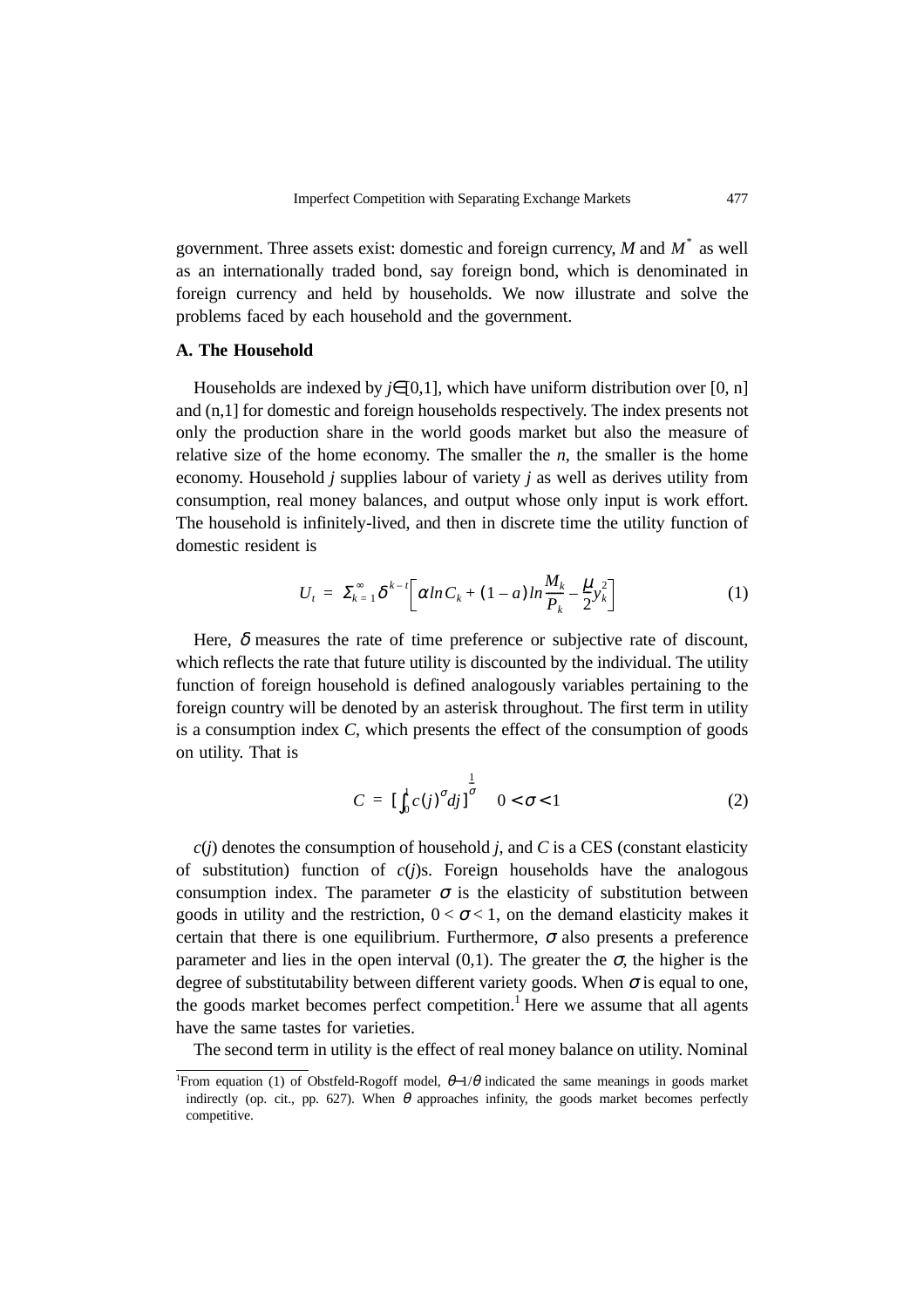money balance, *M*, is deflated by the nominal price index, *P* that is associated with *C*, consumption index. Being symmetrical among households, the price index of home country is given by

$$
P = \left[\int_0^1 p(j)^{\frac{1}{\theta}} dj\right]^{\theta}
$$
  
= 
$$
\left[ np_t^{\frac{1}{\theta}} + (1-n)(\overline{E}p^*)^{\frac{1}{\theta}} \right]^{\theta}
$$
 (3)

where  $\theta$  is defined as  $(\sigma-1)/\sigma$ . Then the corresponding price index of foreign country is given by

$$
P^* = \left[\int_0^1 p(j)^{\frac{1}{\theta}} dj\right]^{\theta}
$$
  
= 
$$
\left[n\left(\frac{p}{E}\right)^{\frac{1}{\theta}} + (1-n)p^{*\frac{1}{\theta}}\right]^{\theta}
$$
 (4)

where  $p(j)$  denotes the nominal output price of firm *j* and  $p^*(j)$  is the foreign nominal output price of the same good. Free movement of goods implies that the law of one price holds. That is,

 $\overline{\phantom{a}}$ 

$$
p(j) = Ep(j) \tag{5}
$$

For the same preference among consumers, equation (5) can also be expressed as

$$
P = \overline{E}P^* \tag{6}
$$

In order to investigate the budgeting procedure for the consumption of variety *j* and derive its demand function, we shall assume that all goods have unitary income elasticity. In addition to this assumption, the subutility function, equation (2), has an interesting symmetry that every pair of varieties is equally substitutable for each other. Thus it can be verified that the consumption index is definitely homothetic in its arguments, individual consumption. Therefore, the demand function for individual variety can be solved in two stages. In the first stage, each household chooses its spending on products as *PC* and such that it can allocate its spending across products. In the second stage, for each product *j*, the demand function is solved as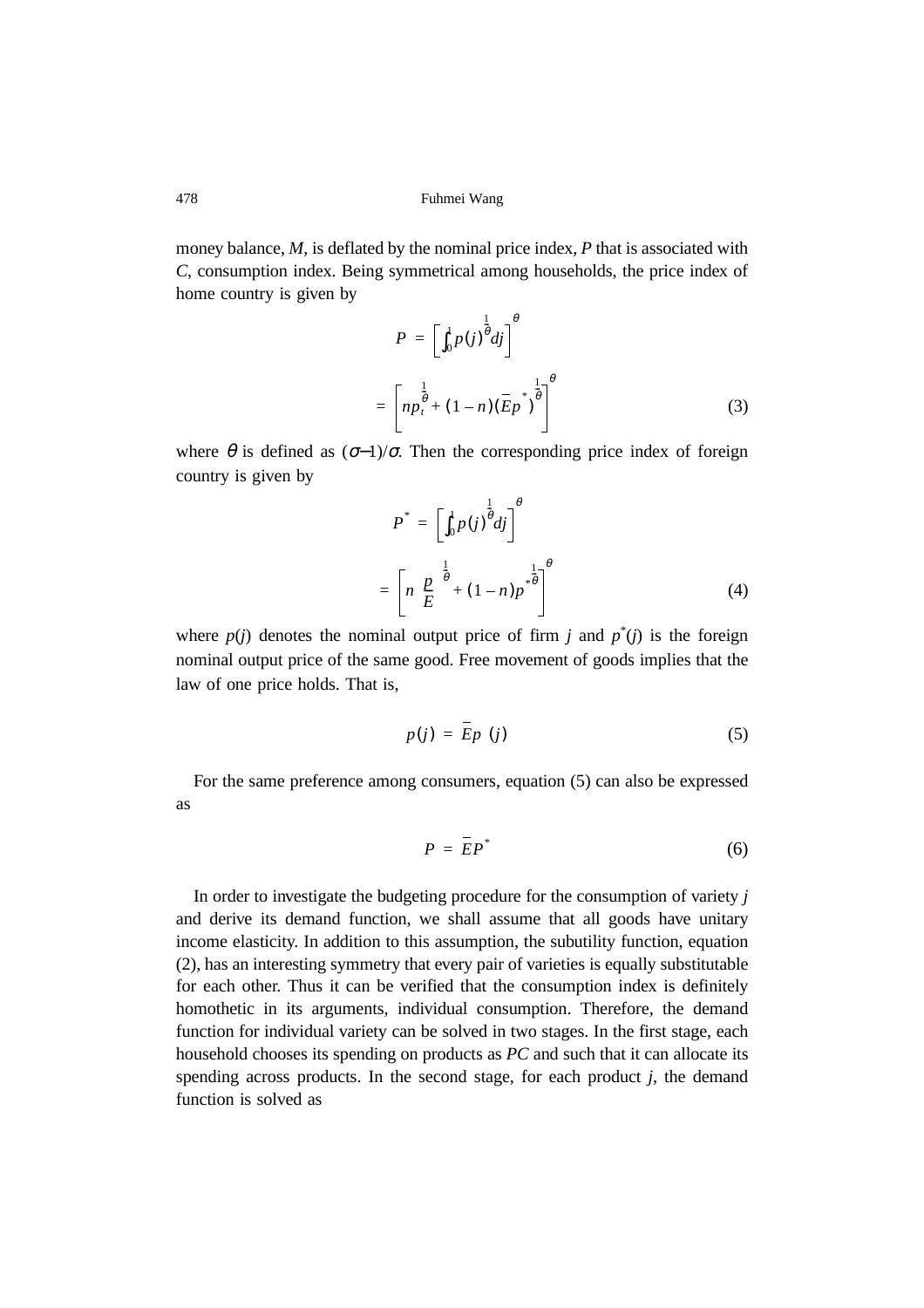$$
c_t(j) = C_t \left[ \frac{P_t}{p_t(j)} \right]^{1-\sigma} \tag{7}
$$

The demand functions of foreign households will be the same.

The third term in the utility function gives the disutility from effort used in producing product;  $\mu$  is a productivity parameter. The household maximises profit under imperfect competition given the production function:

$$
y(j) = f(l) = l^{\frac{1}{\mu}}, 0 < \frac{1}{\mu} < 1
$$

We use a exponent form in that the marginal productivity of labour diminishes. Each household takes the price index as given, inputs labour to produce its own variety of product, and chooses  $p(i)$  to maximise its output revenue. The maximisation problems however are subject to budget constraints, in each period, which are given by

$$
M_t + X_t P_t^* b_t = p_t y_t + M_{t-1} + t_{t-1}^* \overline{E} b_{t-1} P_{t-1}^* + X_t P_{t-1}^* b_{t-1} - P_t C_t - P_t \tau_t
$$
 (8)

$$
M_t^* + P_t^* b_t^* = p_t^* y_t^* + M_{t-1}^* + i_{t-1}^* P_{t-1}^* b_{t-1}^* + P_{t-1}^* b_{t-1}^* - P_t^* C_t^* - P_t^* \tau_t^*
$$
(9)

where  $\tau$  in equation (8) is the real tax paid to domestic government and the lefthand side of the above expression is the savings of period *t*. From equation (8), the payoff to domestic household holding foreign bonds for one period is the equivalent of

$$
i_{t-1}^* \overline{E} P_{t-1}^* b_{t-1} + (X_t - X_{t-1}) P_{t-1}^* b_{t-1}
$$

Domestic household can invest one unit of domestic money at period *t*−1 to get  $1/X_{t-1}$  units of capital account foreign exchange. It earns  $i_{t-1}^*/X_{t-1}$  interest income at the end of period *t*-1 and is repatriated into domestic money through current account in amount  $i_{t-1}^* E_t/X_{t-1}$  at period *t*. In addition, the principal may be repatriated at period  $t$  through capital account at the rate  $X_t$ . In domestic consumption units, the real payoff of holding such bonds can be rewritten as

$$
\rho_{t-1} = \left[\frac{i_{t-1}^* \overline{E}}{X_{t-1}} + \frac{X_t - X_{t-1}}{X_{t-1}}\right] \frac{P_{t-1}}{P_t}
$$
(10)

where  $\rho_{\text{F1}}$  is regarded as domestic real interest rate. If we define the domestic inflation rate as  $\pi_{t-1} = (P_t - P_{t-1})/P_{t-1}$  and the rate of depreciation of the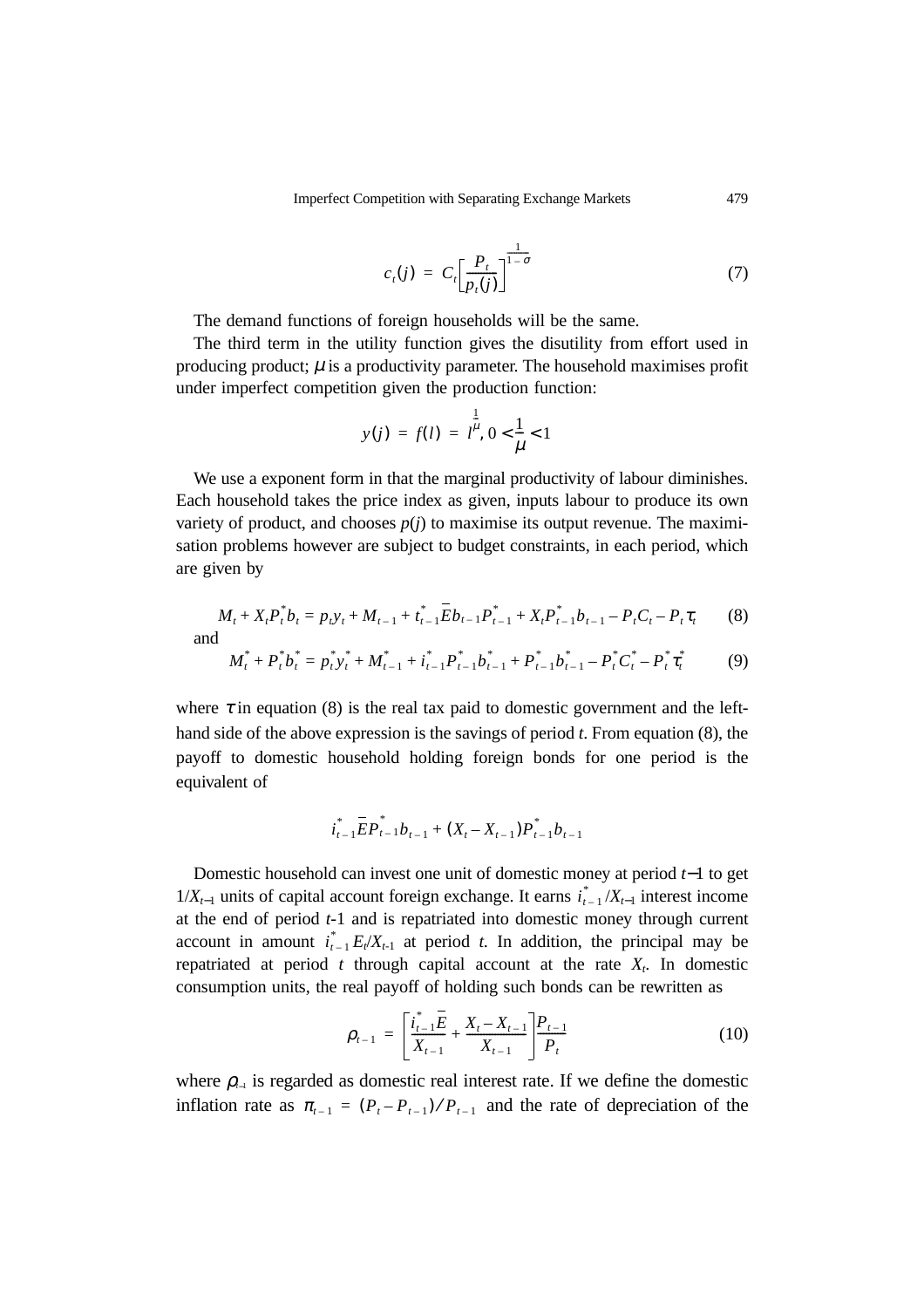financial rate defined as  $\phi_{t-1} = (X_t - X_{t-1})/X_{t-1}$  then the domestic real rate of interest becomes

$$
1 + \rho_{t-1} = \frac{\frac{i_{t-1}^* E}{X_{t-1}} + (1 + \phi_{t-1})}{1 + \pi_{t-1}}
$$
(11)

The financial transactions taking place in the capital account market is governed by

$$
1 + i_{t-1} = \frac{i_{t-1}^* \overline{E}}{X_{t-1}} + (1 + \phi_{t-1})
$$
\n(12)

The real payoff to foreigners from holding foreign-currency denominated bonds for one period is

$$
1 + r_{t-1}^* = \frac{1 + i_{t-1}^*}{1 + p_{t-1}^*}
$$
 (13)

where  $r^*$  is the real interest rate of foreign economy. Comparing equation  $(11)$ with equation (13), the differences between the foreign return and the return received by home households come from the evolution of financial rate,  $\phi_{t-1}$ , and from the financial premium,  $X_{t-1}/E = q_{t-1}$ , which is different from those derived by Obstfeld and Rogoff (op. cit., pp. 630), an unified flexible exchange rate regime.

### **A. The Government**

The governments' preferences have been assumed to be identical to those of households, and hence their spending allocation processes are the same as previously mentioned. It is easy to show that domestic government's demand for the product of variety *j* is:

$$
g_t(j) = G_t \left[ \frac{p_t(j)}{P_t} \right]^{\frac{1}{\sigma - 1}} \tag{14}
$$

The foreign government has the same demand function. We assume that the finance of all government expenditures is by means of real taxation from domestic households as well as the interest from interest-bearing reserves. Then the budget constraints of governments are (in real terms):

<sup>2</sup> The derivative of domestic real rate of interest under dual exchange rate system is inspired by Marion (1991).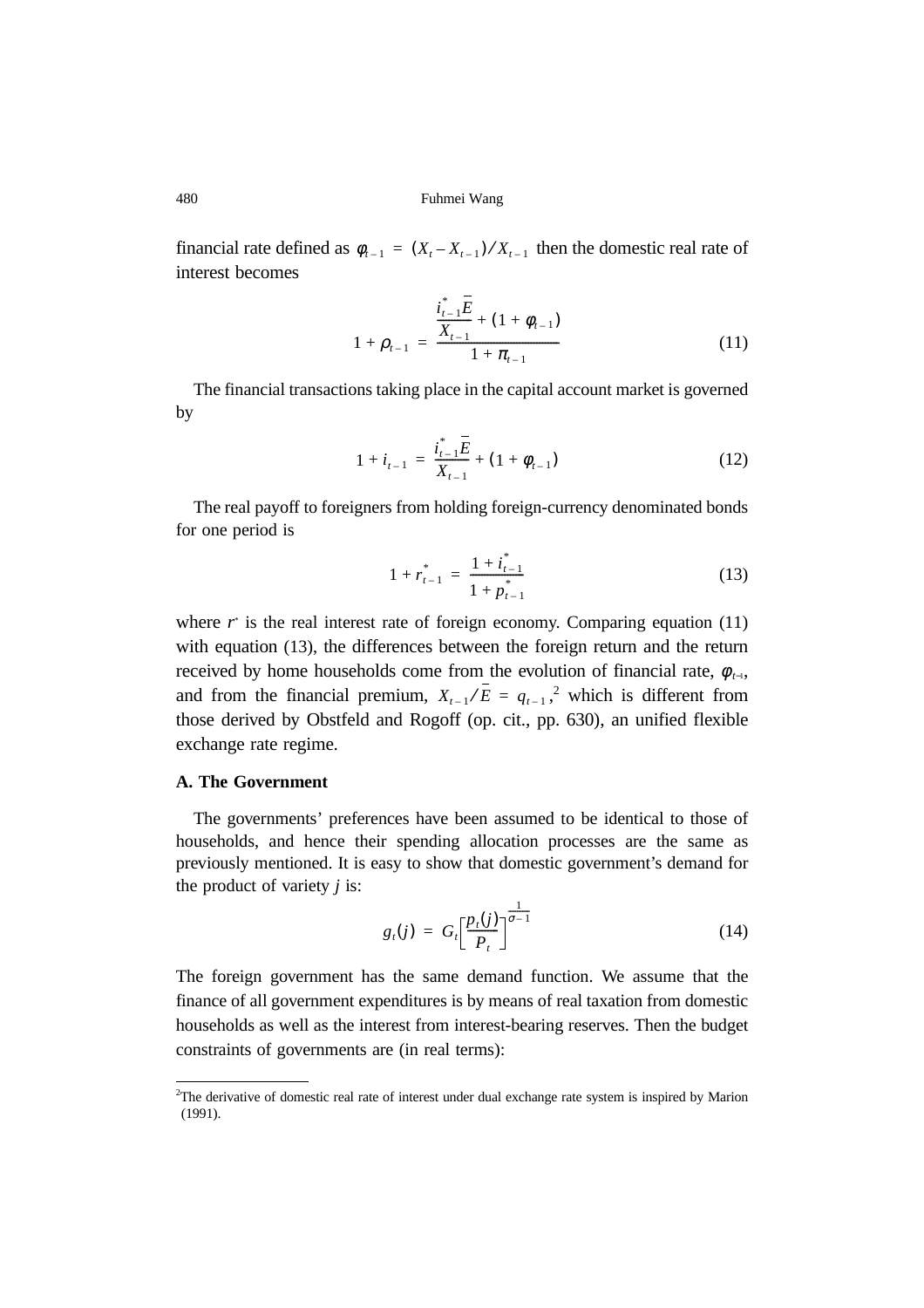$$
\tau_t = G_t + r^* m_{t-1} \tag{15}
$$

and

$$
\tau_t^* = G_t^* + r^* m_{t-1}^* \tag{16}
$$

The domestic and foreign money supplies are given by

$$
M_t = P_t f_t + D_0 \tag{17}
$$

and

$$
M_t^* = -P_t^* f_t + D_0^* \tag{18}
$$

where  $D_0$  and  $D_0^*$  denote the constant levels of domestic credit and *f* represents foreign reserves. We assume  $D_0 = D_0^* = 0$  and so that real money supplies are given by  $m_i = f_i$  and  $m_i^* = -f_i$ . The interest from real money supplies can be the equivalent of the interest from foreign reserves, as expressed on the right-hand sides of equations (15) and (16). Here the foreign country has been taken to be the reserve-currency country. In the absence of other world assets, it becomes (1−*n*)*f* \* =−*nf*. Then, it suggests that the world money supply is an exogenous variable, which in turn implies that the condition  $(1-n)dm^* = -ndm$  holds.

However, the real money balances of both countries reflect the balances of current account in that the exchange rate applicable to commercial transactions in the home economy is fixed and the foreign economy has a unified fixed exchange rate system. It is quite different from those mentioned in Obstfeld and Rogoff (op. cit., pp. 629). In their model, both countries adopt flexible exchange rate systems − money balances in each country are exogenous variables.

Combining the budget constraints of the governments with those of the households yields per capita current account surplus as

$$
(m_t - m_{t-1}) = \frac{p_t}{P_t} y_t(j) - G_t + \frac{i_{t-1}^* \overline{E} P_{t-1}^* b_{t-1}}{P_t} + r^* m_{t-1} - C_t
$$
(19)

and

$$
(m_t^* - m_{t-1}^*) = \frac{p_t^*}{p_t^*} y_t^* (j) - G_t^* + i_{t-1}^* b_{t-1}^* + r^* m_{t-1}^* - C_t^* \tag{20}
$$

Adopting population weights and adding up private as well as government demands, the world demand curve for product *j* is

$$
nc_{t}(j) + (1+n)c_{t}^{*}(j) + ng_{t}(j) + (1-n)g_{t}^{*}(j) = y_{t}^{*}(j)
$$
\n(21)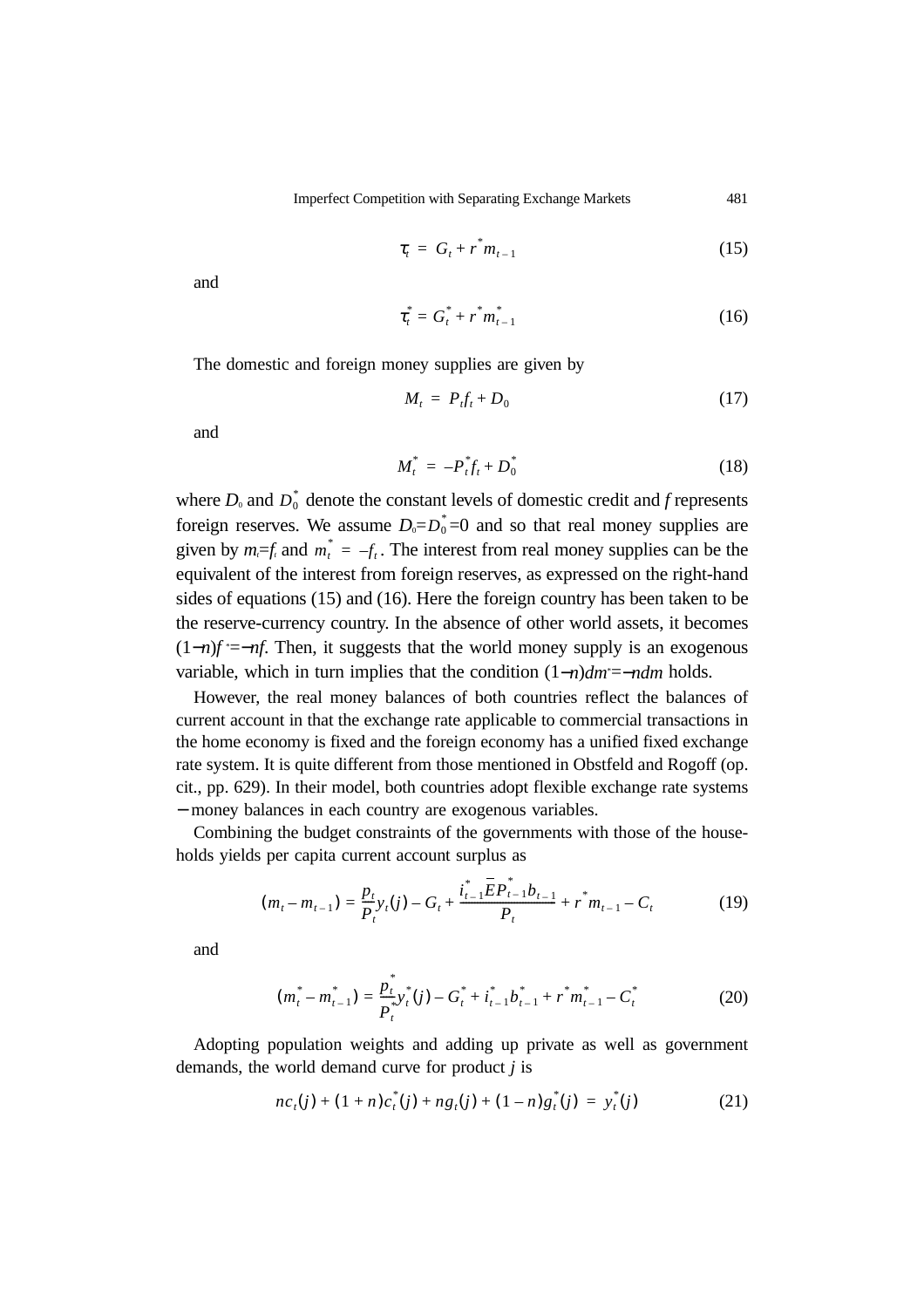Using equations (7) and (14), it becomes:

$$
y_t^d(j) = \left(\frac{p_t}{P_t}\right)^{\frac{1}{\sigma-1}} (C_t^W + G_t^W)
$$
 (22)

Equation (22) makes use of the definitions of world private and government demand; that is

$$
C_t^W = nC_t + (1 - n)C_t^*
$$
 (23)

$$
G_t^W = nG_t + (1 - n)G_t^*
$$
 (24)

This completes our explanations of the agents' behavior. After solving relevant optimisation conditions and imposing the steady state condition,  $\pi = \pi = 0$ , on equations (19) and (20), it implies that the steady state values of per capita consumption are:

$$
\overline{C} = \frac{\overline{p}}{\overline{p}}\overline{y} - \overline{G} + \overline{i}^* \overline{b} + r^* \overline{m}
$$
 (25)

and

$$
\overline{C}^* = \frac{\overline{p}^*}{\overline{p}^*} \overline{y}^* - \overline{G}^* - \overline{i}^* - \frac{n}{(1-n)} \overline{b} + \overline{r}^* \overline{m}^* \tag{26}
$$

The time subscripts of steady states have been dropped and overbars stand for the steady state values. As previous mentioned, the real quantity of external assets in the private sector of home country is fixed at  $B$  due to the operation of dual exchange markets. In the steady state, we assume that the holdings of foreign bonds in each household will be equalised, and hence such holdings in each individual of home economy is  $\bar{b} = B/n$ . The holdings of such bonds in the private sector of foreign economy in the steady state are also fixed at and such that the share of each household is  $\overline{b}^* = \overline{B}^*/(1-n)$ . Equation (26) has made use of the identity of  $\overline{B} + \overline{B}^* = 0$ .

Given the assumption that services balance as well as real government expenditure in the initial steady state are equal to zero, we get the initial steady state values of domestic output as well as of foreign output as

$$
\bar{y}_0 = \bar{y}_0^* = \left(\frac{\alpha \sigma}{\mu}\right)^{\frac{1}{2}}
$$

where the subscript zero means initial steady state. Setting  $r^{\dagger} = \rho_0 = i_0 =$ , we derive the initial steady state values of real money balance:  $r^* = \overline{\rho}_0 = i \frac{\overline{\epsilon}}{2}$  $\overline{i}$ <sup>0</sup> =  $\frac{1-\delta}{\delta}$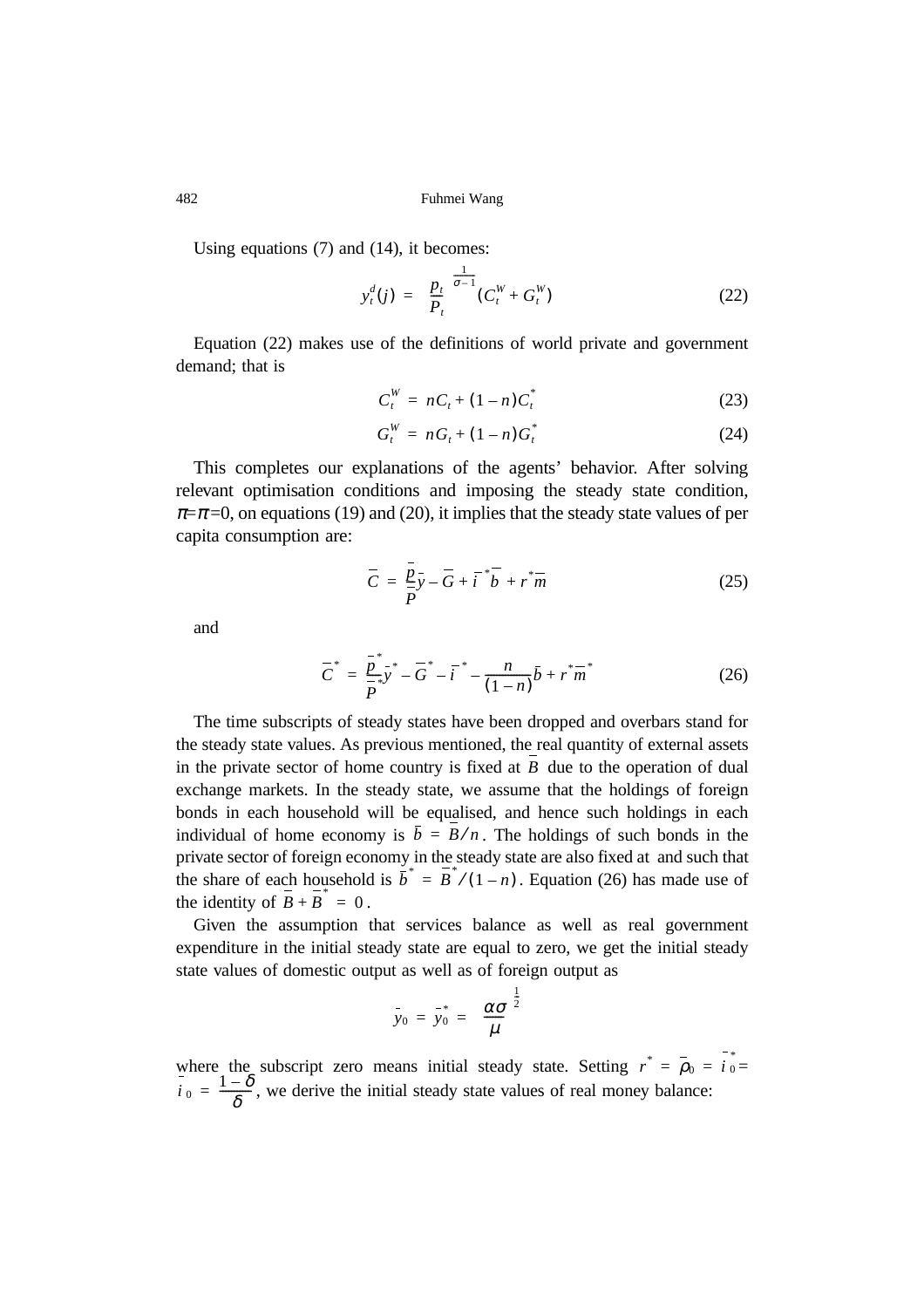$$
\overline{m}_0 = \frac{(1-\alpha)}{\alpha(1-\delta)}y_0
$$

and

$$
\overline{m}_0 = \frac{(1-\alpha)}{\alpha(1-\delta)} y_0^*
$$

# **B. Log-linearized**

To investigate the policy effects and welfare evaluations, following Obstfeld and Rogoff (1995), we denote percentage changes from initial steady state for any variable by hats, and then take the relevant log-linearisations as follows.

Because the commercial exchange rate is fixed, purchasing power parity becomes:

$$
\hat{P}_t = \hat{P}_t^* \tag{27}
$$

Then the general price indices for two countries are:

$$
\hat{P}_t = \hat{P}_t^* = n\hat{p}_t + (1 - n)\hat{p}_t^* \tag{28}
$$

Taking into account population weights, the global goods market equilibrium condition will be

$$
\hat{C}_t^W = n(\hat{p}_t + \hat{y}_t - \hat{P}_t) + (1 - n)(\hat{p}_t^* + \hat{p}_t^* - \hat{P}_t^*) - \frac{dG^W}{C_0^W}
$$
(29)

Equation (29) has used the assumption that the government spending of the world is zero in the initial steady states. From the world demand for domestic output, equation (22), we get

$$
\hat{y}_t = \frac{1}{\sigma - 1} (\hat{p}_t - \hat{P}_t) + \hat{C}^W + \frac{dG^W}{\overline{C}_0^W}
$$
(30)

Similar equation of the demand for foreign output is

$$
\hat{y}_t^* = \frac{1}{\sigma - 1} (\hat{p}_t^* - \hat{P}_t^*) + \hat{C}^W + \frac{dG^W}{\overline{C}_0^W}
$$
(31)

From Equations (30) and (31), the higher substitution between goods, the more responsiveness of output demand to prices and more competitive of goods market.<sup>3</sup> Next, differentiating relevant first order optimisation conditions, the following log-linearised forms are obtained. They describe the relations between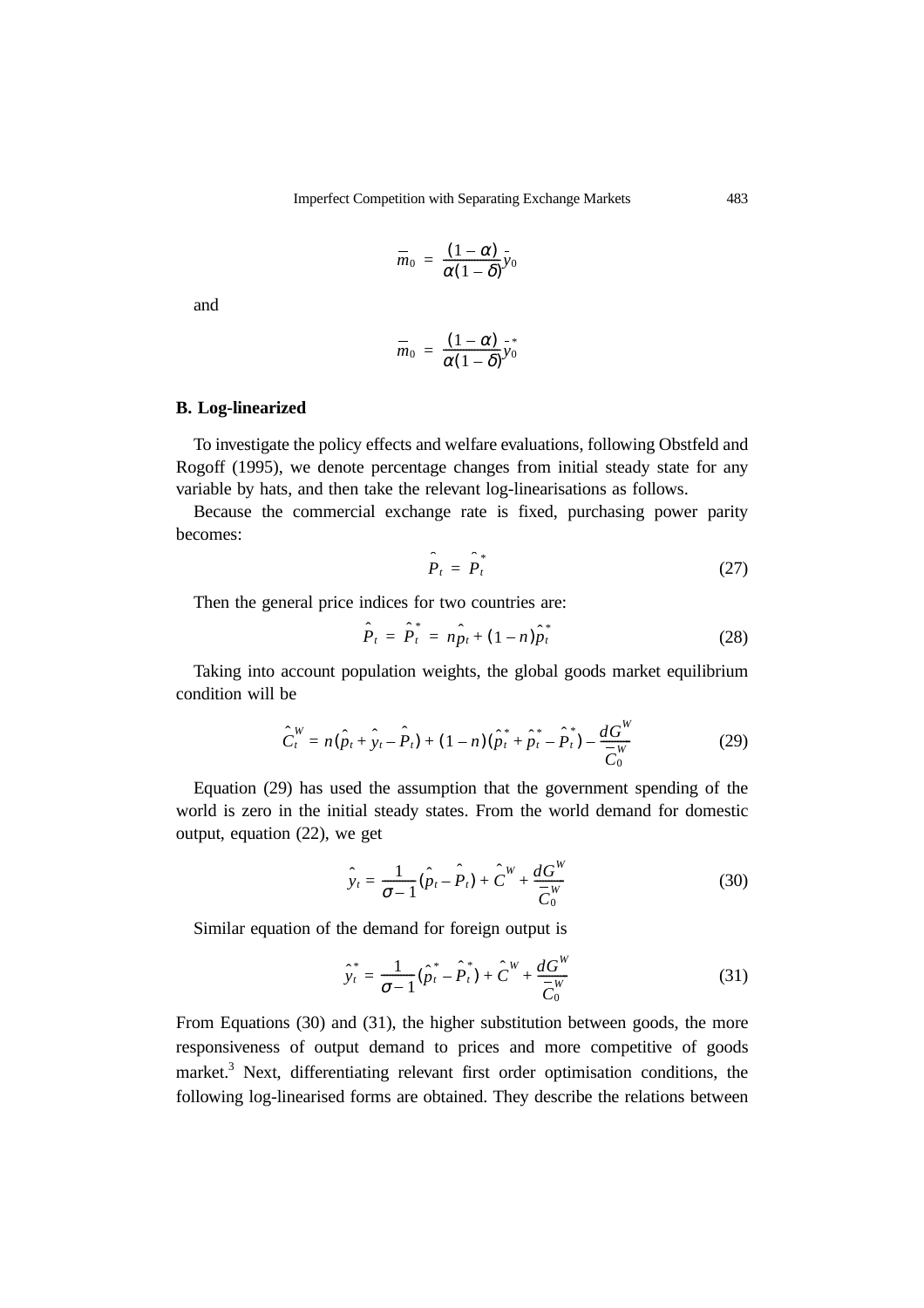real output producing world demand, equations (32) and (33), as well as households intertemporal marginal rates of substitution between future and current consumption, equations (34) and (35).

$$
\hat{y}_t = \frac{-\hat{C}_t}{2-\sigma} + \frac{1-\sigma}{2-\sigma} \left( \hat{C}^W + \frac{dG^W}{\overline{C}_0^W} \right)
$$
(32)

$$
\hat{y}_t = \frac{\hat{C}_t^*}{2 - \sigma} + \frac{1 - \sigma}{2 - \sigma} \left( \hat{C}^W + \frac{dG^W}{C_0^W} \right)
$$
(33)

$$
\hat{C}_{t+1} = \hat{C}_t + (1 - \delta)\hat{\rho}_t \tag{34}
$$

$$
\hat{C}_{t+1}^* = \hat{C}_t^* + (1 - \delta)\hat{r}_t \tag{35}
$$

Combining the real rate of interest of domestic economy with that of foreign economy, the log-linear forms of money demand equation become

$$
\hat{M}_t - \hat{P}_t = \hat{C}_t - \delta \left( \hat{\rho}_t + \frac{\hat{P}_{t+1} - \hat{P}_t}{1 - \delta} \right)
$$
(36)

and

$$
\hat{M}_t^* - \hat{P}_t^* = \hat{C}_t^* - \delta \bigg[ \hat{\rho}_t + \frac{\hat{P}_{t+1} - \hat{P}_t}{1 - \delta} - \frac{\delta(\hat{X}_{t+1} - \hat{X}_t)}{1 - \delta} + \hat{q}_t \bigg] \tag{37}
$$

The above expressions have imposed the steady state values of interest rate and of financial premium. The spread between commercial and financial rates is assumed to be zero across steady states and such that  $q_0 = q_1 = 1$ , which indicates that financial premium can not persist due to arbitrage activities. We have completed a brief explanation of this model. The analysis of policy effects, welfare evaluations and simulations will be based on this descriptions.

# **III. Effects of Fiscal Policy**

In this section we investigate the effects of fiscal policy under the situations of sticky output price as well as flexible price. Given that the initial steady state value of the government spending of the world is zero, consider the effects of unanticipated and permanent increases in domestic as well as in foreign government spending.

<sup>3</sup> Compared to equations (27) and (28) of Obstfeld-Rogoff model (op. cit. pp. 633), the same implications should be applied.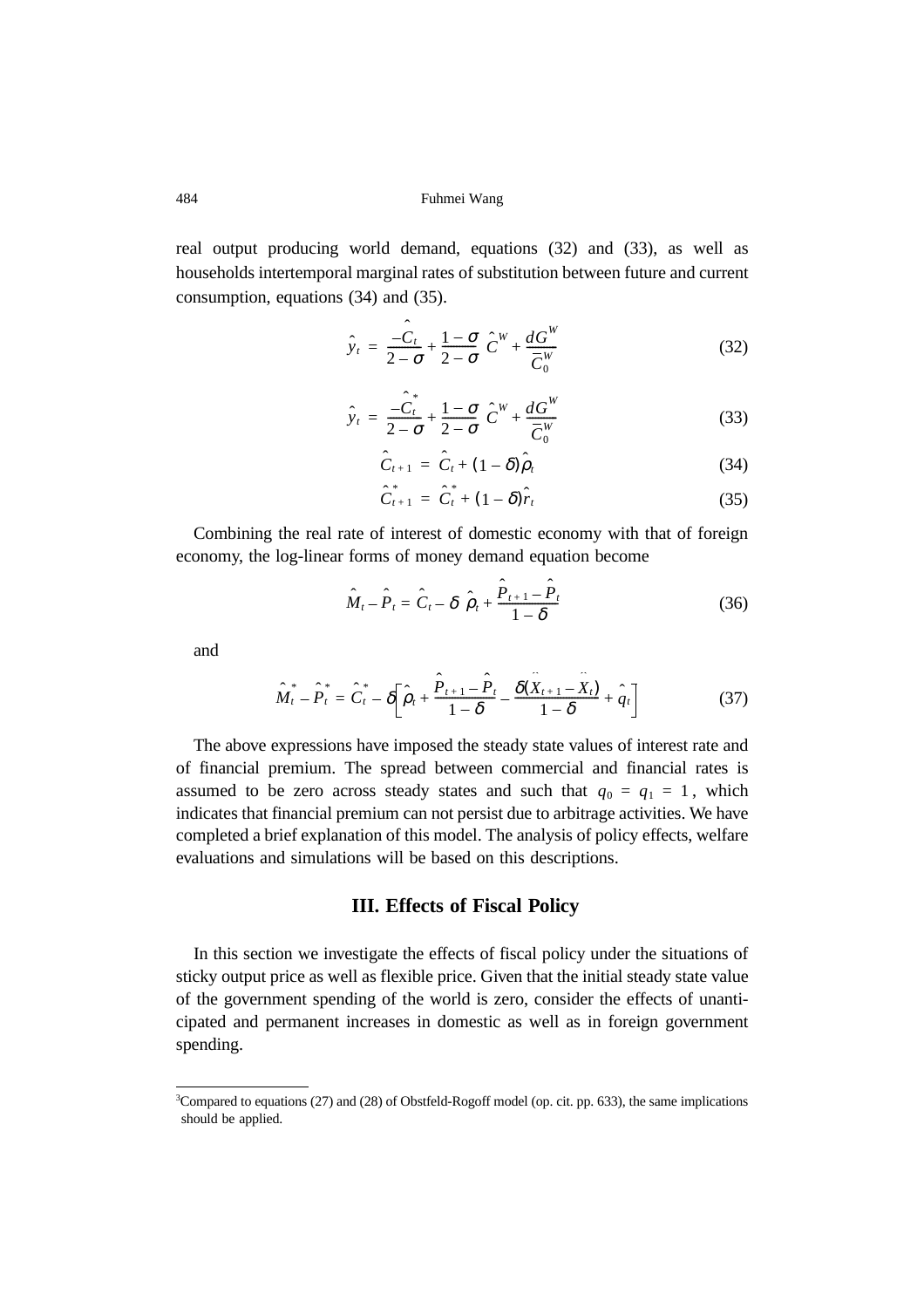#### **A. Impact Effects**

With sticky output prices and fixed commercial exchange rate, the consumption price index of domestic economy remains unchanged in the short run. Thus, the rate of inflation is zero, and hence nominal and real rates of interest are equalised. It implies that both nominal and real rates of interest of foreign economy remain constant. Being only one traded bond in the world, the real payoff to domestic households should be the same as that to foreigners. Then, the evolution of financial rate does not exist and we find that  $1 + \rho_t = 1 + i_t =$  $1 + r_t^* = 1 + i_t^* = 1/\delta$ ,  $X_t = \overline{E} = X_{t+1}$  and  $q_t = 1$ .

To examine the short-run effects of fiscal policy, from equations (19) and (20), the approximations of short-run changes of per capita consumption are given by

$$
\hat{C} = \hat{y} - \frac{dm}{C_0^w} - \frac{dG}{C_0^w} \tag{38}
$$

and

$$
\hat{C}^* = \hat{y}^* - \frac{dm^*}{C_0^W} - \frac{dG^*}{C_0^W} \tag{39}
$$

where the time subscripts have been dropped for simplicity. Here we assume that individuals enter at period *t* and hence interest incomes of foreign reserves and of traded bond have been ignored in the short run. In addition, through direct solving techniques, we solve the changes of relevant variables as:

$$
\hat{y} = \hat{y}^* = \frac{ndG + (1 - n)dG^*}{\overline{C}_0^W}
$$
\n(40)

$$
\hat{C} = dm = \frac{(n-1)dG + (1-n)dG^*}{\overline{C}_0^W} \tag{41}
$$

$$
\hat{C}^* = dm^* = \frac{ndG - ndG^*}{1 + \overline{C}_0^W}
$$
(42)

and

$$
\hat{\boldsymbol{C}}^W = \boldsymbol{0} \tag{43}
$$

The relations between the changes of output and those of per capita consumption are

$$
\hat{y} = \frac{1 + \overline{C}_0^W}{\overline{C}_0^W} \hat{C} + \frac{dG}{\overline{C}_0^W}
$$
\n(44)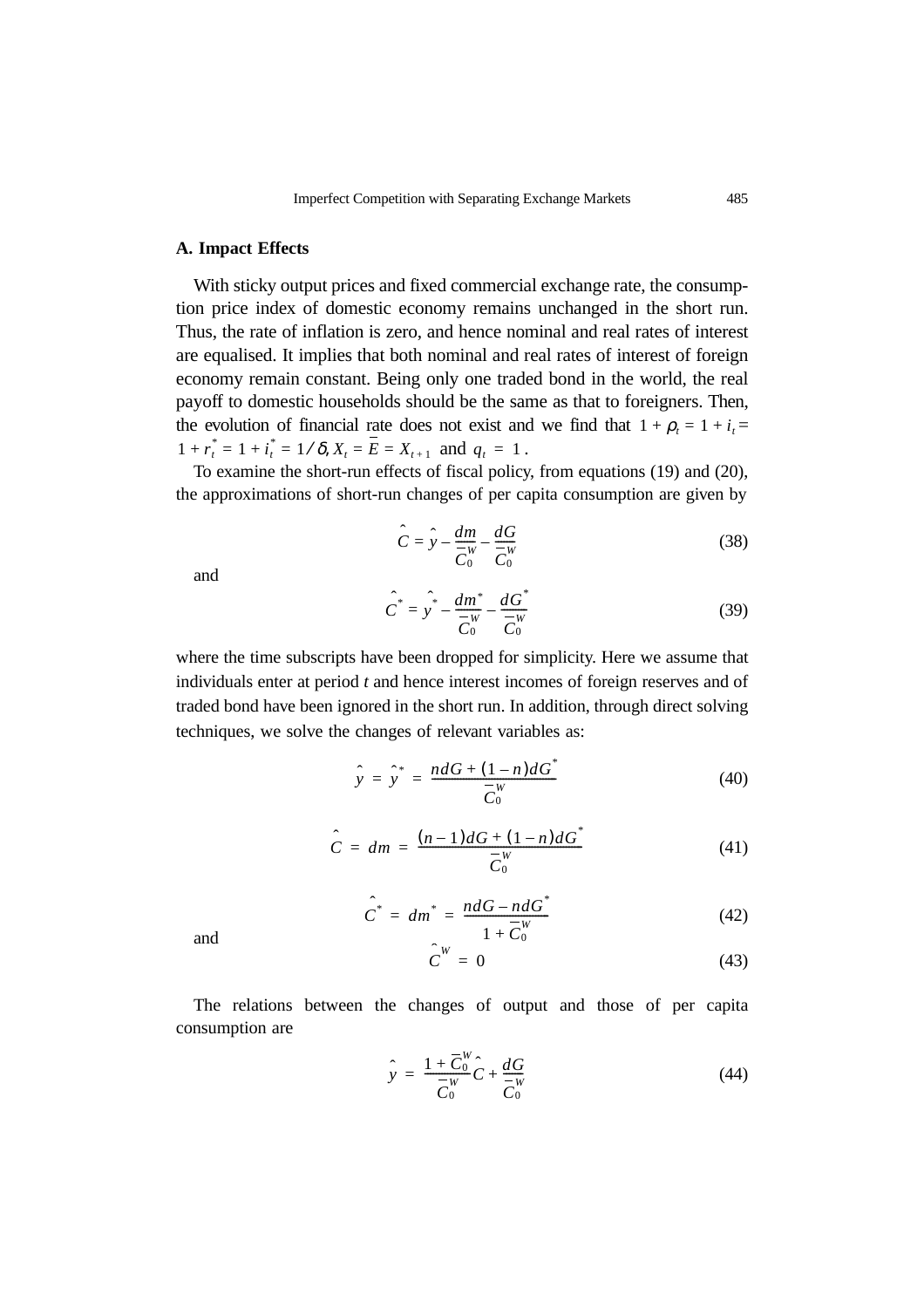and

$$
\hat{y}^* = \frac{1 + \overline{C}_0^W}{\overline{C}_0^W} \hat{C}^* + \frac{dG^*}{\overline{C}_0^W}
$$
\n(45)

There are four cases discussed as follows. First, we assume  $dG$  > 0 and  $dG^*$  = 0. On impact, an increase in domestic government spending causes excess demand for goods in the world. To satisfy such demand, both countries need to produce more and hence products are on the increase. Obviously, the increase in domestic output is less than that in domestic government spending which is composed of the varieties of one single good produced in the world. Home country thus runs current account deficit, as indicated in equation (41). From government budget constraint, equation (15), to finance its increased purchases, real taxation should be increased. The consumption of domestic households thus must fall. By contrast, the foreign economy runs current account surplus due to an increase in output. Foreigners consume more by the amount of per capita current account surplus. However, the whole consumption in the world remains unchanged. An increase in domestic government spending only results in the redistribution of world money supply but stimulates the outputs in both countries.

In the second case,  $dG=0$  and  $dG<sup>*</sup> > 0$ , the impact effects of an increase in foreign government spending include stimulating outputs of both countries, reducing foreign consumption and raising domestic consumption. In the third case, *dG*=*dG*\* >0, the impact effects of the increases in both government spending should depend on the relative size of home country, n. From equations (40)-(42), when the numbers of household in both countries are equalised, the increased government spending should not affect anything. The larger the n, the more possibility of the effect of an increase in domestic government spending overweighs that in foreign government spending. When domestic economy is relatively large,  $n > 1/2$ , the impact effects are similar to those of case one. When domestic economy is relatively small,  $n < 1/2$ , the impact effects are similar to those of case two.

In the fourth case, d*G*≠*dG*\* >0, the impact effects of the increases in both government spending depend not only on the relative size of both countries but also on the relative magnitude of spending. If  $ndG$  >(1*n*) $dG^*$ , the adjustment process is the same as that of case one; if  $ndG<(1n)dG^*$ , the process is similar to that of case two.

The following proposition summarises the impact effects of fiscal policies:

**Proposition 1**: With imperfect competition of goods market and sticky output prices,  $dG$ >0 and  $dG^*=0$  ( $dG=0$  and  $dG^*>0$ ), a permanent and unanticipated increase in domestic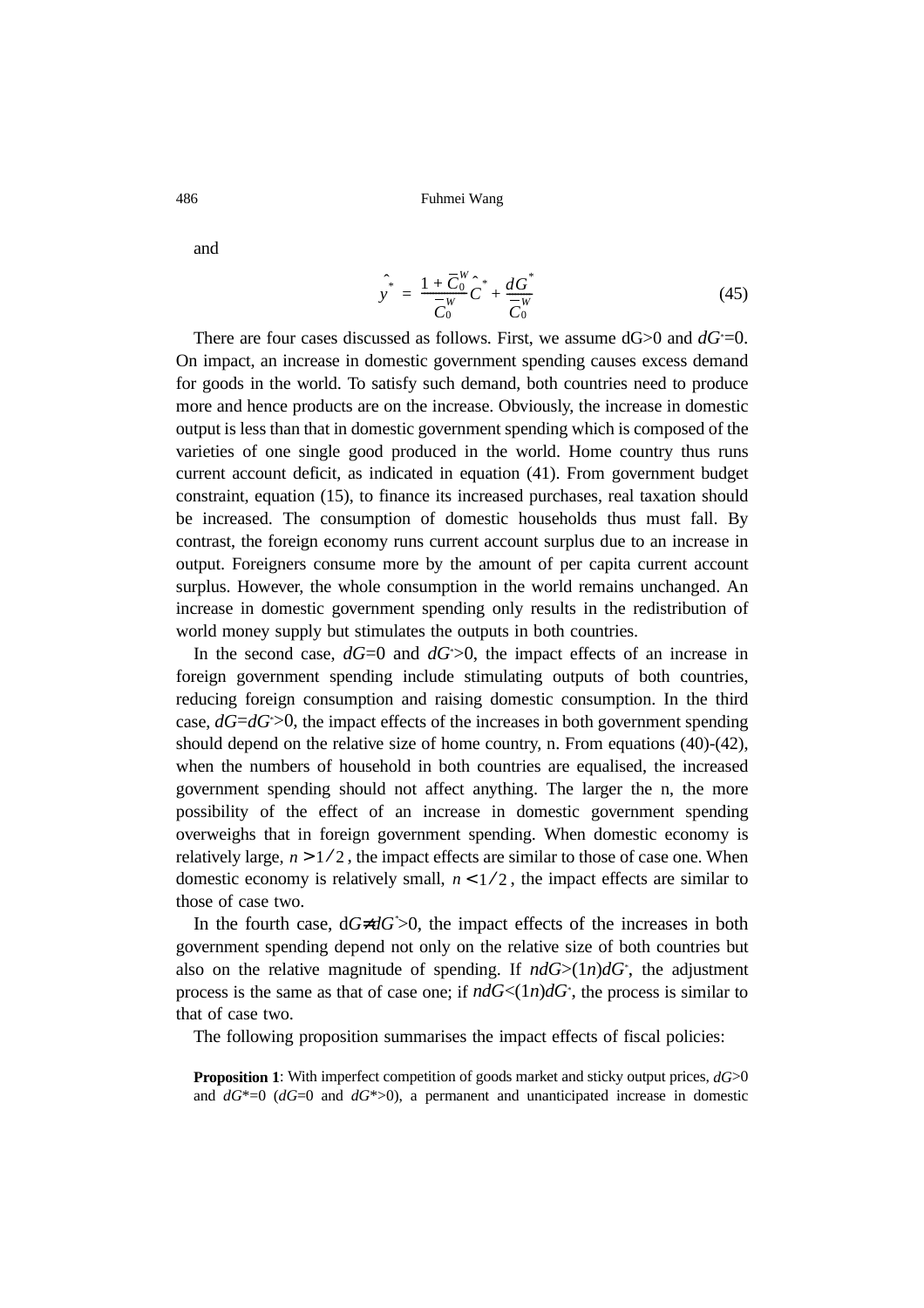(foreign) government spending will stimulate outputs of both countries, improve (deteriorate) the balance of payments of foreign economy. If *dG*=*dG*\*>0, then the larger the n, the likely the domestic government dominates the spending effects. However, the world consumption remains unchanged.

#### **B. Long-run Effects**

We specify the steady state changes as the percentage change in a steady-state value, for example,  $\bar{y} = d\bar{y}/y_0$  as defined by Obstfeld and Rogoff (1995). To examine the long-run effects of fiscal policy, an approximation of the steady state change for per capita domestic consumption is given by:

$$
\hat{\overline{C}} = \hat{\overline{p}}(h) + \hat{\overline{y}} - \hat{\overline{P}} + \frac{r^* d\overline{m}}{\overline{C}_0^W} - \frac{d\overline{G}}{\overline{C}_0^W} + \frac{i^* \overline{b}}{\overline{C}_0^W}
$$
(46)

The corresponding equation for foreigner is:

$$
\hat{\overline{C}} = \hat{\overline{P}}(f) + \hat{\overline{Y}} - \hat{\overline{P}} + \frac{\hat{i}^* d\overline{m}^*}{\overline{C}_0^W} - \frac{d\overline{G}^*}{\overline{C}_0^W} - \frac{i^* n\overline{b}}{(1-n)\overline{C}_0^W}
$$
(47)

Combining equations (46) and (47) with comparing steady states, it allows us to solve nine unknowns:  $\overline{y}$ ,  $\overline{y}$ <sup>\*</sup>,  $\overline{C}$ ,  $\overline{C}$ <sup>\*</sup>,  $d\overline{m}$ ,  $dm$ <sup>\*</sup>,  $(\overline{p} - \overline{P})$ ,  $(\overline{p}$ <sup>\*</sup> $-\overline{P}$ <sup>\*</sup>) and  $\overline{C}^{W}$ . However, constant world resources and constant world money supply ensure that  $nd\overline{m} + (1-n)^* dm^* = 0$ , which in turn implies that inflation rates in both countries are zero ( $\pi = \pi^* = 0$ ). Then the steady state values of consumption prices will be unchanged. The relative price changes become the output price changes, because of a fixed commercial rate. The solutions for relevant changes are: ˆ *\**  $, dm^*, (\overline{p} - \overline{P}), (\overline{p} - \overline{P})$  and  $\overline{C^W}$ 

$$
\hat{y} = \frac{(1-n)(d\overline{G} - d\overline{G}^*)}{\Omega} + \frac{dG^W}{\overline{C}_0^W}
$$
(48)

and

$$
\frac{\hat{\vec{r}}}{y} = \frac{-n(d\vec{G} - d\vec{G}^*)}{\Omega} + \frac{dG^W}{\vec{C}_0^W} \tag{49}
$$

$$
\hat{\overline{C}} = d\overline{m} = \frac{(1-n)(2-\sigma)(d\overline{G} - d\overline{G}^*)}{\Omega} \tag{50}
$$

$$
\hat{\overline{C}}^* = d\overline{m}^* = \frac{-n(2-\sigma)(d\overline{G} - d\overline{G}^*)}{\Omega} \tag{51}
$$

$$
\hat{\overline{p}}(h) = \frac{(1-n)(1-\sigma)(d\overline{G} - d\overline{G}^*)}{\Omega} \tag{52}
$$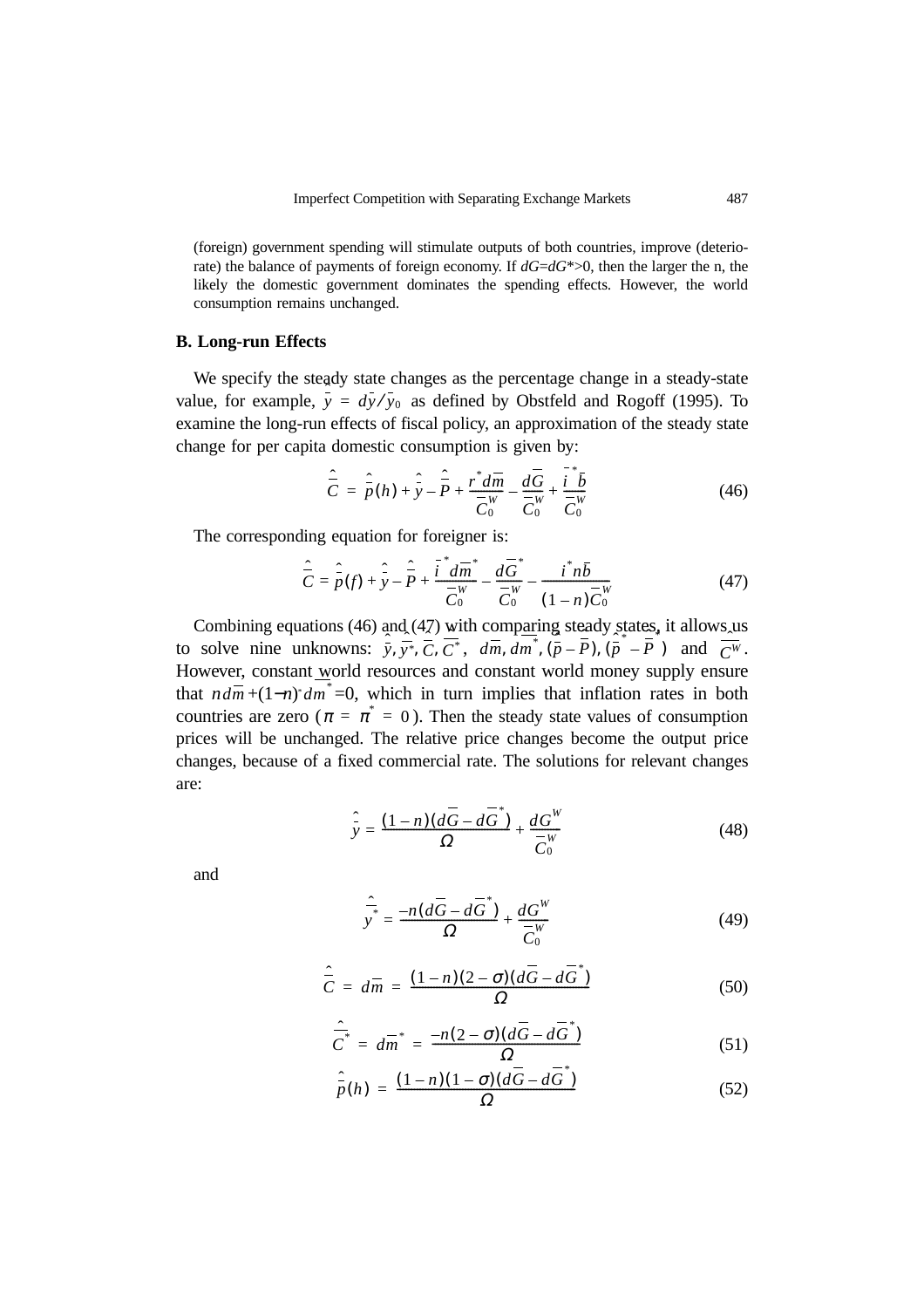$$
\frac{\hat{p}}{p^*}(f) = \frac{-n(1-\sigma)(d\overline{G} - d\overline{G}^*)}{\Omega} \tag{53}
$$

The relations between outputs and consumption in the comparing steady states are

$$
\hat{\vec{y}} = \frac{1}{2-\sigma}\hat{\vec{C}} + \frac{n d\vec{G} + (1-n)d\vec{G}^*}{\vec{C}_0^W} \tag{54}
$$

$$
\hat{\overline{y}}^* = \frac{1}{2-\sigma} \hat{\overline{C}}^* + \frac{nd\overline{G} + (1-n)d\overline{G}^*}{\overline{C}_0^W} \tag{55}
$$

where  $\Omega = r^*(\sigma - 2) + 2\overline{C}_0^W > 0$ . The above solutions reveal four consequences. First, in the long run, an increase in domestic government spending above,  $d\overline{G}^* > 0$  and  $d\overline{G}^* = 0$ , will stimulate outputs of both countries but the stimulation effect in home country is bigger than that in foreign country, as indicated in equations (48) and (49). The expansion in domestic output and work effort associated with a rise in domestic government spending leads to a long-run improvement in the home terms-of-trade because household can adjust output price according to marginal condition, as described by equations (52) and (53). The home country runs current account surplus in that the real output increases much more than consumption does. By contrast, the foreign economy suffers current account deficit and per capita consumption falls.

Second,  $d\overline{G} = 0$  and  $d\overline{G}^* > 0$ , an increase in foreign government spending above stimulates outputs of both countries, improves foreign terms of trade and current account, raises foreign consumption but deteriorates domestic consumption and current account.

Third,  $d\overline{G} = d\overline{G}^* = 0$ , the increases in government spending of both countries by the same magnitude should not affect anything regardless of the size of home country, *n*. Fourth, if  $d\overline{G} > d\overline{G}^* > 0$ , the process is similar to those of case two.

The following proposition summarises the long-run effects of fiscal policies:

Proposition 2: With imperfect competition of goods market and flexible output prices,  $d\overline{G} > 0$  and  $dG^* = 0$   $(d\overline{G^*} > 0$  and  $d\overline{G} > 0$ ), a permanent and unanticipated increase in domestic (foreign) government spending will stimulate the outputs of both countries, improve (deteriorate) the terms of trade of home economy but decrease (increase) the consumption of foreign economy. If  $d\overline{G} = d\overline{G}^* > 0$ , regardless of the size of n, the increases in government spending of both countries should not affect any other variable except outputs increasing by the same amount as such purchase.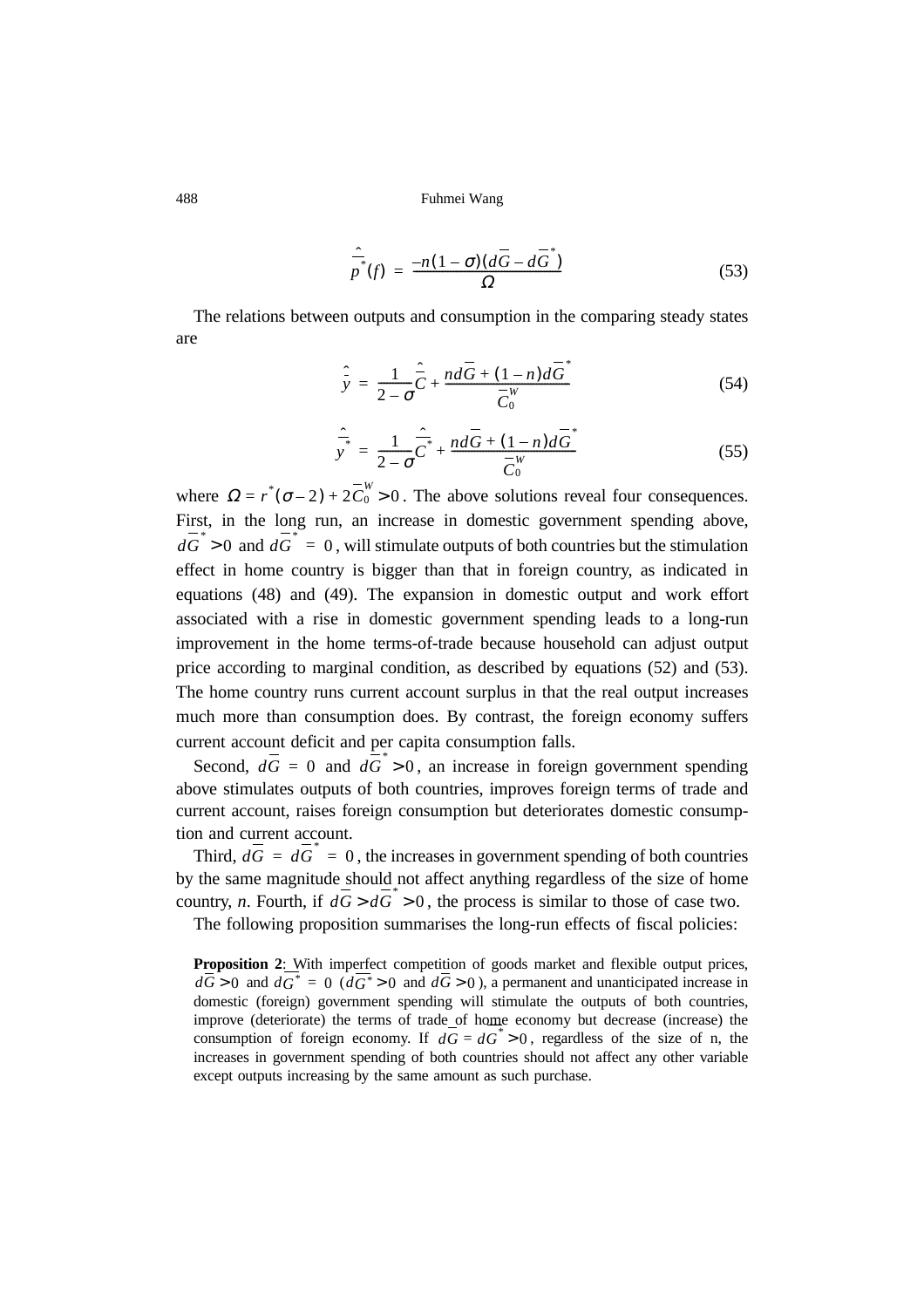# **IV. Effects of a Once-and-for-all Devaluation**

Consider now the effects of a once-and-for-all devaluation of commercial rate by specifying the devaluation rate,  $\gamma$ , as  $\gamma = dE/E_0$  To focus on the analysis of devaluation policy, we assume that the government purchases are zero.

#### **A. Impact Effects**

With sticky output prices, following a commercial devaluation, from equation (3), the change of consumption price index of domestic economy is

$$
\hat{P} = (1 - n)\gamma \tag{56}
$$

On the other hand, the change of this index of foreign economy is

$$
\hat{P}^* = -n\gamma \tag{57}
$$

From equations (56) and (57), the smaller the domestic economy, the larger is the devaluation effect on *P* but the smaller is this effect (absolute effect) on *P*\* . It has indicated that on impact, domestic consumption price index adjusts upwards but this index of foreign economy adjusts downwards.

As noted by Obstfeld and Rogoff (op. cit., pp. 639), we lead the time by one period to be the steady states. Then periods *t*−1, *t* and *t+*1 are initial steady state, short-run and long-run times respectively. Under dual exchange markets, following an unanticipated and permanent commercial devaluation, on impact, financial rate can not adjust simultaneously<sup>4</sup> and hence the financial premium,  $q$ , falls. The domestic real interest rate,  $\rho$ , rises and the foreign real interest rate remains unchanged.

Given nominal rate of foreign interest, the impact changes of financial rate, of financial premium and of domestic real interest rate are:

$$
\hat{\overline{X}} - \hat{X} = \gamma \tag{58}
$$

$$
\hat{\rho} = \frac{\gamma}{1 - \delta} \tag{59}
$$

and

$$
\hat{q} = -\gamma \tag{60}
$$

<sup>4</sup> There will be a one-period lag between the time when government conducts commercial devaluation and when the financial market responses. Thus, on impact, financial rate remains constant and over time, households attempt to buy bonds. The financial exchange rate rises and the spread vanishes.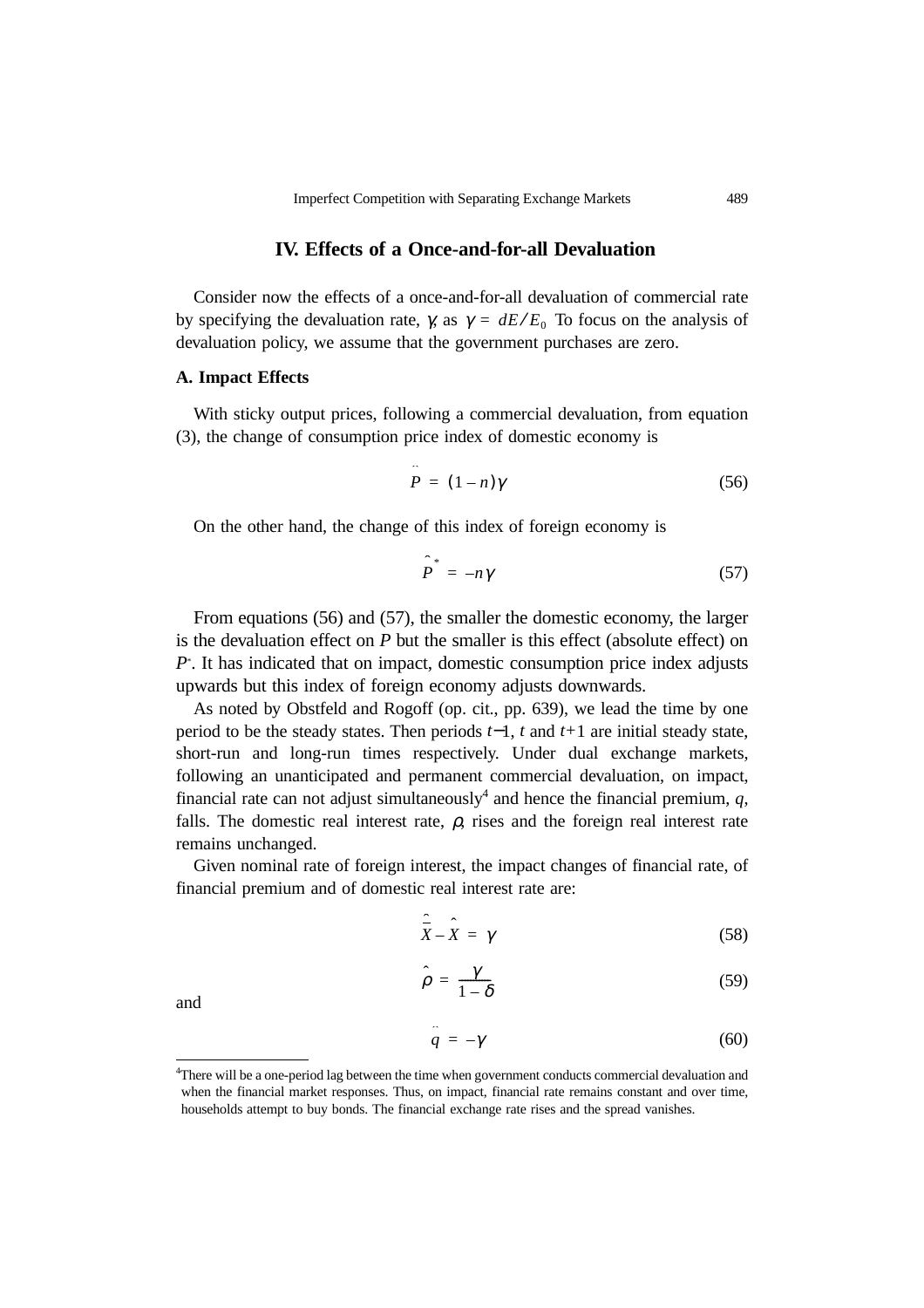Substituting equation (56) into equation (19) and equation (57) into equation (20), the approximations of short run change for per capita consumption are given by

$$
\hat{C} = \hat{y} - \frac{dm}{C_0} - (1 - n) - \gamma \tag{61}
$$

and

$$
\hat{C}^* = \hat{y}^* - \frac{dm^*}{\overline{C}_0^*} + n\gamma \tag{62}
$$

The changes of the world demand for domestic and foreign outputs become

$$
\hat{y} = \frac{(1-n)\gamma}{1-\sigma} + \hat{C}^W
$$
\n(63)

and

$$
\hat{y}^* = \frac{-n\gamma}{1 - \sigma} + \hat{C}^W \tag{64}
$$

Using the sticky-price analysis structure to sole seven unknowns:  $\hat{y}, \hat{y}$ , , and *dm*\* . The changes of relevant variables are solved as *y* ˆ *y* ˆ *\** ,  $\hat{C}^W$ ,  $\hat{C}$ ,  $\hat{C}^*$ , dm

$$
\hat{y} = \frac{(1-n)\gamma}{1-\sigma} + \frac{\delta\gamma}{(1-\delta)}
$$
(65)

$$
\hat{y}^* = \frac{-n\gamma}{1 - \sigma} + \frac{\delta\gamma}{(1 - \delta)}
$$
(66)

$$
\hat{C}^W = \frac{\delta \gamma}{(1 - \delta)}\tag{67}
$$

$$
\hat{C} = (1 - n)\Omega_1 \gamma + \frac{\delta \gamma}{1 - \delta} \tag{68}
$$

$$
\hat{C}^* = -n\Omega_1 \gamma + \frac{\delta \gamma}{(1-\delta)}\tag{69}
$$

$$
dm = (1 - n)\Omega_1 \gamma \tag{70}
$$

and

$$
dm^* = -n\Omega_1 \gamma \tag{71}
$$

where  $\Omega_1 = \overline{C_0^W}(\sigma - \delta) / (1 + \overline{C_0^W})(1 - \sigma)(1 - \delta)$ . Obviously, the sign of  $\Omega_1$ depends on the value of  $\sigma$ , the elasticity of substitution between two variety goods. In the limiting case,  $\sigma=1$ , all products in the group are perfect substitutes, i.e., goods market is perfect competition. If  $\sigma$  is sufficiently big and the value of the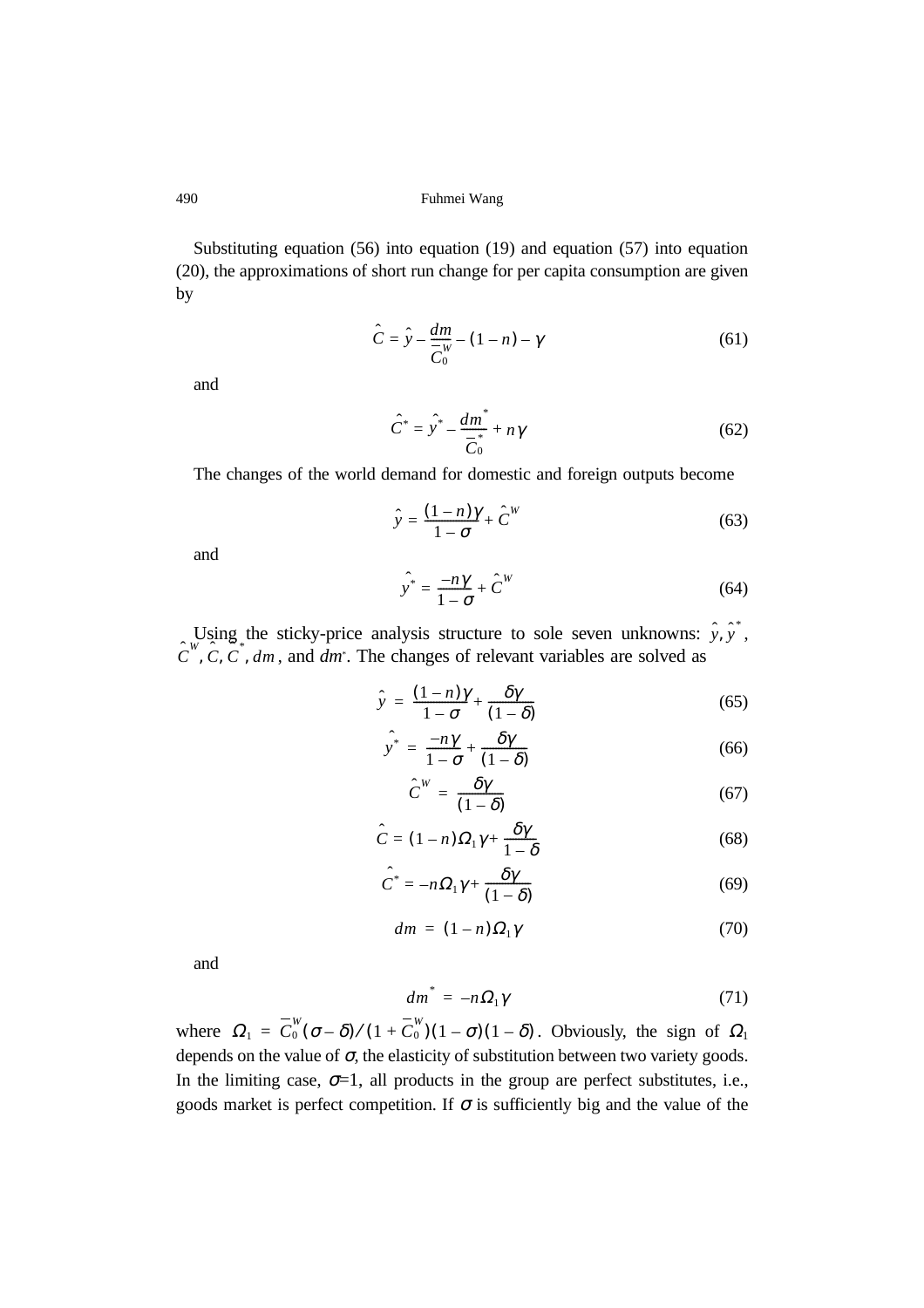rate of time preference,  $\delta$ , is smaller than that of  $\sigma$ , then the sign of  $\Omega_1$  is positive. Here the centre of our analysis on the sign of  $\Omega_1$  should be positive.

From equation (65), a once-and-for-all commercial devaluation has a positive impact on domestic output. With sticky output prices, such devaluation results in a short-run deterioration of the home terms of trade generating home current account surplus, as showed by equation (70). With higher real balance, domestic residents consume more. From equation (66), the impact effect of commercial devaluation on foreign output can be violated. The larger the domestic economy, the less the positive impact of such devaluation on foreign output. If *n* is not less than time preference rate,  $n \geq \delta$ , then foreign output decreases on impact. On the other hand, if *n* is sufficiently smaller than  $\delta$ , then foreign output increases on impact. The impact effect on foreign consumption is thus uncertain. However, on impact, a onceand-for-all commercial devaluation causes foreign economy to run current account deficit because of a constant world money supply. Furthermore, such devaluation has positive impact on world consumption. The following proposition summarises the impact effects of a once-and-for-all commercial devaluation:

**Proposition 3**: With imperfect competition, on impact, a once-and-for-all commercial devaluation has positive effects on domestic output, consumption and current account, yet it has negative effect on foreign current account. The impact effects on foreign output and consumption depend on the size of domestic economy (n). The smaller the domestic economy, the less the harmful impact effects on them.

### **B. Long-run Effects**

In the long run, period  $t+1$ , the spread between commercial and financial rates ceases to exist, thus *q* returns to its original level. The domestic real interest rate ρ decreases over time. With flexible output price, *P* adjusts upwards and *P*\* adjusts downwards by the devaluation rate timing population-weight over time. The domestic economy runs current account deficit during the adjustment and the opposite holds for the foreign economy. In a word, in the long-run, this devaluation only affects financial exchange rate, increasing by the rate of commercial devaluation. The long-run effects are summarised as follows.

**Proposition 4**: With imperfect competition and flexible output prices, the neutrality of a once-and-for-all commercial devaluation holds for domestic and foreign economies.

# **V. Welfare Evaluation**

From the utility function described in equation (1), the change of welfare,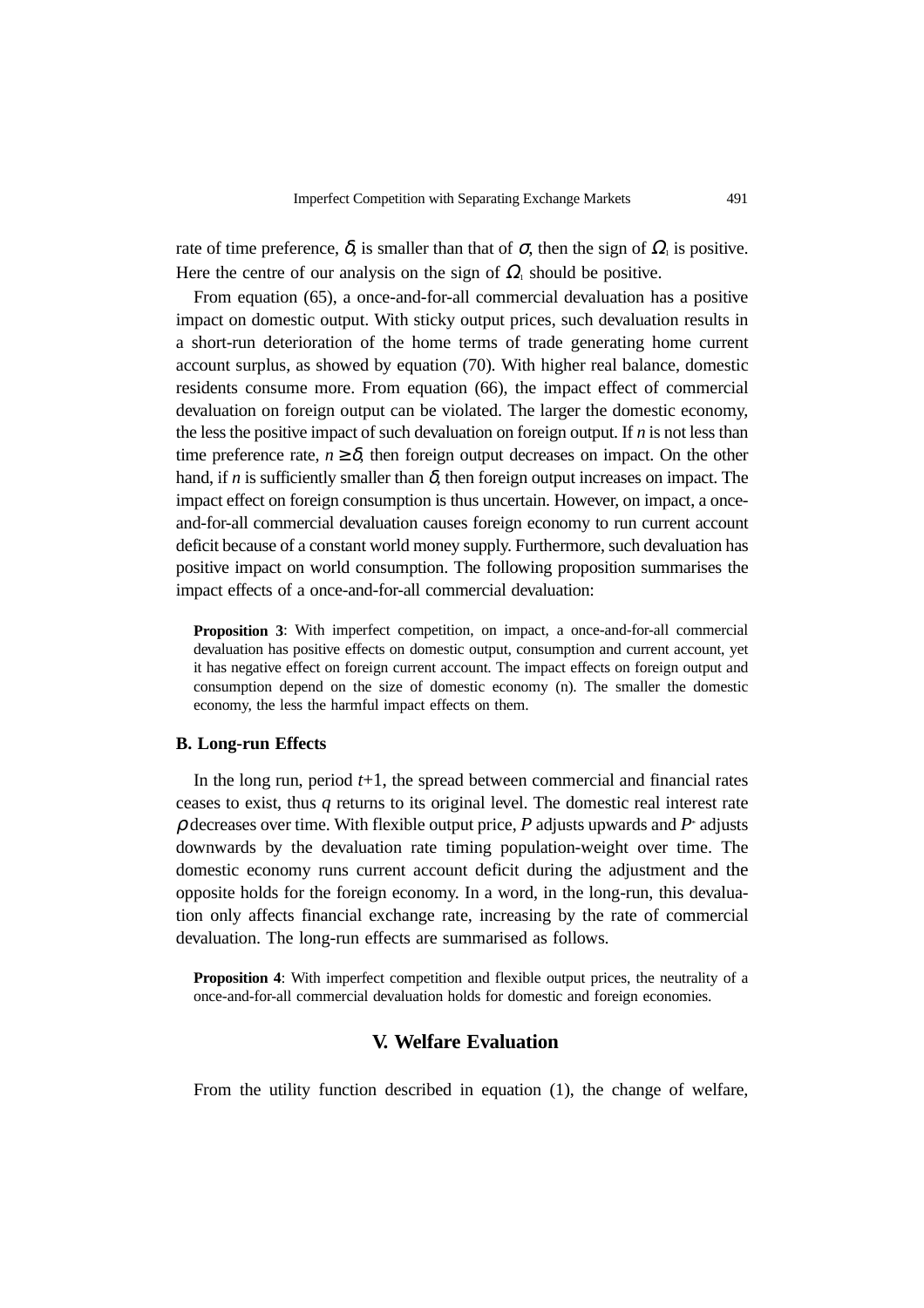resulting from exogenous shocks, is divided into real and monetary parts. That is,  $dU = dU^R + dU^m$ . Then a long-run change in the real terms of utility function is

$$
dU^R = \alpha(\hat{\vec{C}} - \hat{\alpha y})
$$
 (72)

On the other hand, a long-run change in the monetary term of utility function is

$$
dU^{m} = (1 - \alpha)d\overline{m} \tag{73}
$$

The total effect of domestic fiscal spending on domestic (foreign) welfare is the sum of permanent and temporary effects in real terms as well as those in monetary terms. The similar procedure is applied to the discussion of foreign fiscal policy. When the government spending of both countries increase simultaneously, the welfare effects on both economies are uncertain. Through solving techniques, it is now possible to present the welfare effects of fiscal policy in Table 1.

The following proposition summarises the welfare effects of fiscal policies:

|                                                 | Temporary                                                                                                                                                                                                                 | Permanent                                                                                                                          |  |  |  |
|-------------------------------------------------|---------------------------------------------------------------------------------------------------------------------------------------------------------------------------------------------------------------------------|------------------------------------------------------------------------------------------------------------------------------------|--|--|--|
| On domestic<br>economy                          | $\frac{dU^R}{dG} = \alpha \left  \frac{n \overline{C}_0^W (1 - \alpha) - n \alpha - \overline{C}_0^W}{\overline{C}_0^W (1 + \overline{C}_0^W)} \right  < 0$                                                               | $\frac{dU^{R}}{d\overline{G}} = \alpha \left  \frac{2(1-\sigma)(1-n)}{\Omega} - \frac{n\sigma}{\overline{C}_{\alpha}} \right  > 0$ |  |  |  |
| $dG$ >0<br>$(dG^* = 0)$                         | $\frac{dU'''}{dG} = \frac{(1-\alpha)(n-1)}{1+\overline{C}_0'} < 0$                                                                                                                                                        | $\frac{dU'''}{d\overline{C}} = \frac{(1-\alpha)(1-n)(2-\sigma)}{\Omega} > 0$                                                       |  |  |  |
| On foreign<br>economy                           | $\frac{dU^{\ast R}}{dG} = \frac{\alpha \left[ n \overline{C}_0^W - n \alpha \left( 1 + \overline{C}_0^W \right) - \left( 1 + \overline{C}_0^W \right) \right]}{\overline{C}_0^W \left( 1 + \overline{C}_0^W \right)} < 0$ | $\frac{dU^*}{d\overline{G}} = \alpha \left  \frac{2(1-\sigma)(1-n)}{\Omega} - \frac{n\sigma}{\overline{C}} \right  > 0$            |  |  |  |
| $dG$ $>0$<br>$(dG^* = 0)$                       | $\frac{dU^{*m}}{dG} = \frac{n(1-\alpha)}{-W} < 0$                                                                                                                                                                         | $\frac{dU^{m}}{d\overline{G}} = \frac{-n(1-\alpha)(2-\sigma)}{O} < 0$                                                              |  |  |  |
| On domestic<br>economy<br>$dG^*$ >0<br>$(dG=0)$ | $\frac{dU^R}{dG^*} = \alpha \left  \frac{-n\overline{C_0''-(1-n)\sigma(1+\overline{C_0''})}}{\overline{C_0''}(1+\overline{C_0''})} \right  < 0$                                                                           | $\frac{dU^R}{dG} = \alpha \left  \frac{(1-2\sigma)(1-n)}{\sigma^W} - \frac{(2-2\sigma)(1-n)}{\Omega} \right  > 0$                  |  |  |  |
|                                                 | $\frac{dU'''}{dG^*} = \frac{(1-\alpha)(1-n)}{1+\sum_{n=0}^{W}} > 0$                                                                                                                                                       | $\frac{dU''}{du} = \frac{-n(1-\alpha)(1-n)(2-\sigma)}{Q} < 0$                                                                      |  |  |  |
| On foreign<br>economy<br>$dG^*$ >0<br>$(dG=0)$  | $\frac{dU^* R}{dG^*} = -\alpha \left  \frac{-n \overline{C}_0^W + (1-n) \sigma \left(1 + \overline{C}_0^W \right) + 1}{\overline{C}_0^W \left(1 + \overline{C}_0^W \right)} \right  < 0$                                  | $\left  \frac{dU^*}{dG} \right  = \alpha \left  \frac{2(1-\sigma)n}{\Omega} - \frac{\sigma(1-n)}{-W} \right  < 0$                  |  |  |  |
|                                                 | $\frac{dU'''}{dG^*} = \frac{-n(1-\alpha)}{1+\frac{W}{C_0}} < 0$<br>$1 + C_0$                                                                                                                                              | $\frac{dU^{*m}}{1} = \frac{-n(1-\alpha)(2-\sigma)}{O} > 0$                                                                         |  |  |  |

**Table 1.** Welfare effects of domestic fiscal policy on domestic and foreign economies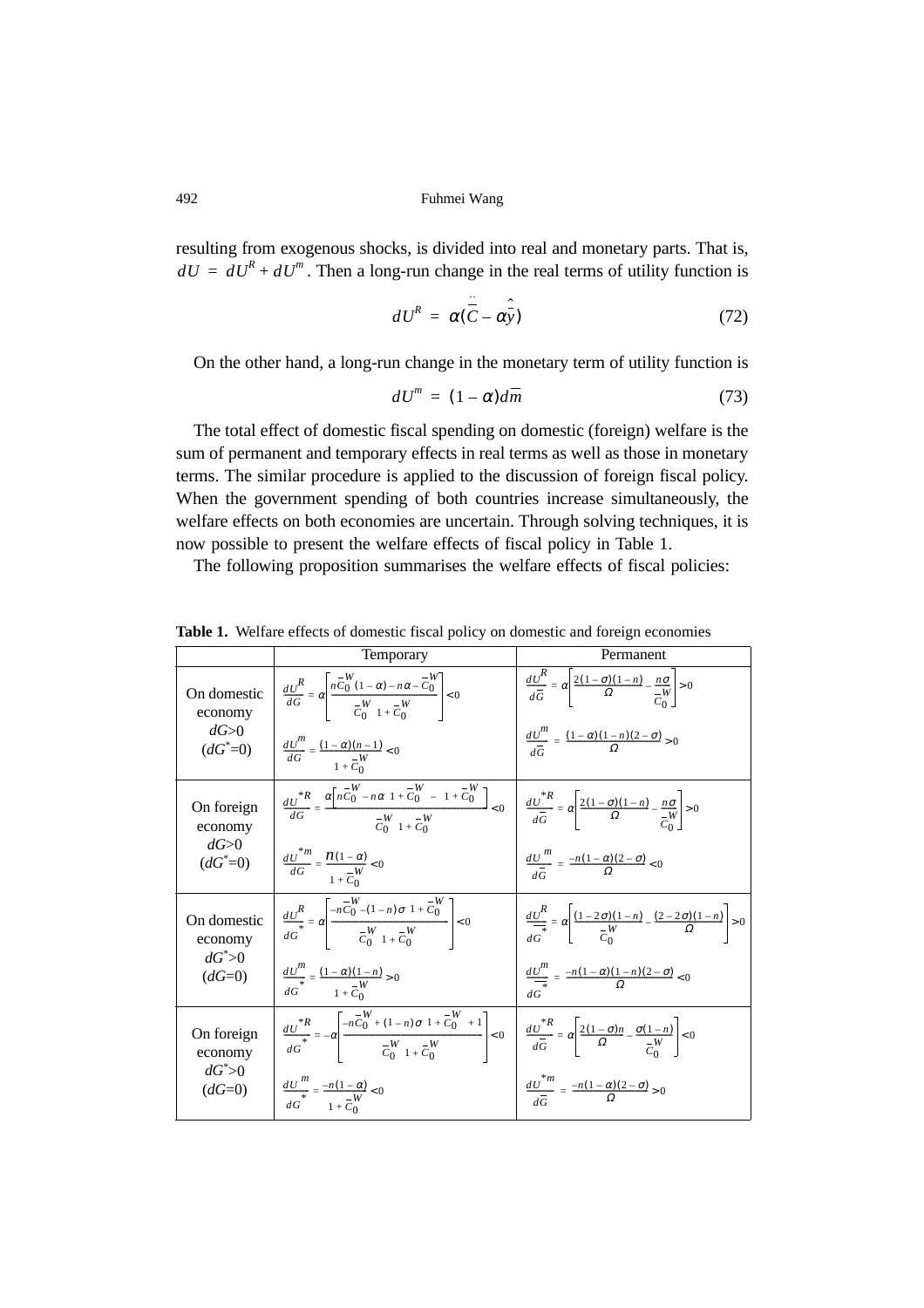**Proposition 5**: With imperfect competition of goods market and flexible output prices, if  $d\vec{G} > 0$  and  $d\vec{G}^* = 0$ , then  $U_{ss} > 0$ ; if  $d\vec{G}^* > 0$  and  $d\vec{G} = 0$ , then  $U_{ss}^* > 0$ . It is not necessarily the case that an increase in government spending of one economy deteriorates (improves) the welfare of the other economy.

Now it allows us to discuss the welfare effects of devaluation. A once-and-forall commercial devaluation can generate the increases in world utilities attributable to raise world consumption in the short run. From equation (1), the impact welfare effect of this devaluation on the real terms of domestic utility function is

$$
\frac{dU^R}{\gamma} = \alpha \Big( \frac{\hat{C}}{\gamma} - \sigma \frac{\hat{y}}{\gamma} \Big) \tag{74}
$$

Using equations (65) and (68), it becomes:

$$
\frac{dU^m}{\gamma} = \alpha \bigg[ (1-n)(1+\Omega_1) + \frac{(1-\sigma)\delta}{(1-\delta)} - \frac{\sigma(1-n)}{1-\sigma} \bigg] \tag{75}
$$

On the other hand, this effect on the monetary term of domestic utility function is

$$
\frac{dU'''}{\gamma} = (1-n)(1-\alpha)\Omega_1 \tag{76}
$$

which is positive. These effects on the real and monetary terms of foreign utility function are

$$
\frac{dU^{*R}}{\gamma} = \alpha \bigg[ -n(1+\Omega_1) + \frac{(1-\sigma)\delta}{(1-\delta)} + \frac{n}{1-\sigma} \bigg] \tag{77}
$$

and

$$
\frac{dU^{*m}}{\gamma} = -n(1-\alpha)\Omega_1\tag{78}
$$

Both are negative. Using population weights, the global welfare effect of a once-and-for-all commercial devaluation is positive. That is

$$
\frac{ndU^{R}}{\gamma} + \frac{(1-n)dU^{*R}}{\gamma} = \frac{\alpha(1-\sigma)\delta}{1-\delta}
$$
\n(79)

However, there is no monetary impact of such devaluation on the global welfare.

# **VI. Simulation**

To understand the general equilibrium effects of a domestic government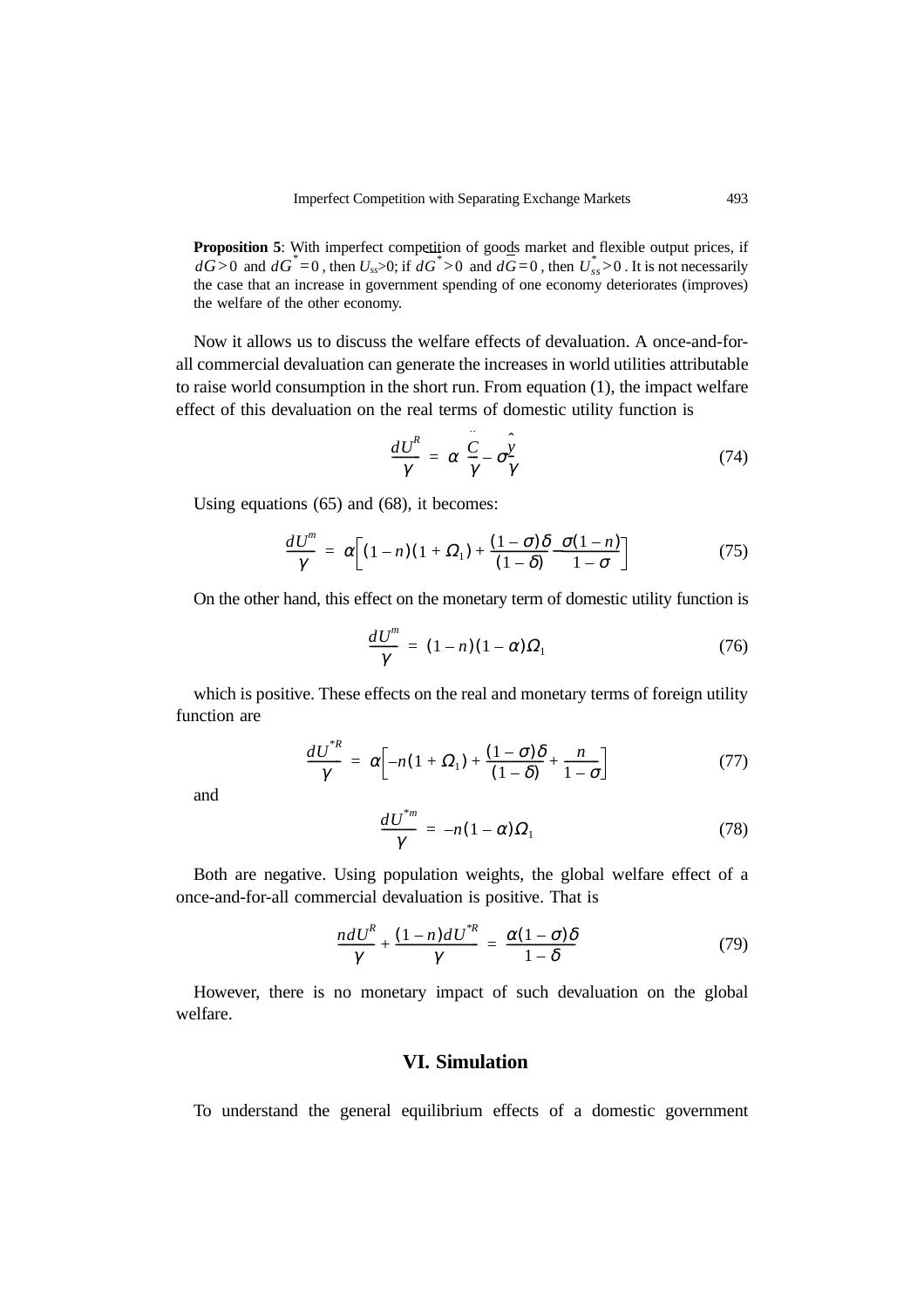spending increase as well as the commercial devaluation and to analyse the welfare responses of policy shifts, simulations have been undertaken. In the first, the utility changes of fiscal policies are studied by assuming a small domestic open economy,  $n=0.1$ , and sticky output prices. In the following simulation, we investigate the effects of the significant increases in domestic as well as foreign government spending on both economies. Finally, the assumption of flexible output price adjustment is added. The same procedure is applied to the policy of a once-and-for-all commercial devaluation.

# **A. Welfare Evaluation of Fiscal Policy**

The baseline steady-state conditions for the simulations are given in Table 2. In all cases, we assume that the productivity parameter for outputs is given by  $\mu$ =1.6. The simulation structure is composed of equations (19), (20), (22), (23) and their relevant optimising conditions as well as its corresponding descriptions of foreign economy.

The impact effects of world government spending rises are shown in Table 3. We assume period *t*−1, *t* and *t*+1 are the initial steady state, the short-run and the long-term, respectively.

From Table 3, with sticky output prices, an increase in domestic (foreign) government spending will raise per capita outputs of both countries, foreign (domestic) consumption, foreign (domestic) real balance in comparison with those

| <b>Radic 2.</b> Two parameter values at initial steady state equilibrium  |      |  |  |  |  |  |  |
|---------------------------------------------------------------------------|------|--|--|--|--|--|--|
| Consumption share in utility $\alpha$                                     | 0.5  |  |  |  |  |  |  |
| Productivity factor $\mu$                                                 | 1.6  |  |  |  |  |  |  |
| Time preference rate $\delta$                                             | 0.8  |  |  |  |  |  |  |
| Substitute elasticity of demand $\sigma$                                  | 0.8  |  |  |  |  |  |  |
| Foreign real interest rate $\gamma = (1-\delta)/\delta$                   | 0.25 |  |  |  |  |  |  |
| $\theta = (\sigma - 1)/\sigma$                                            | 0.25 |  |  |  |  |  |  |
| Domestic output $y_0 = \left(\frac{\alpha \sigma}{u}\right)^{1/2}$        | 0.5  |  |  |  |  |  |  |
| Foreign output $y_0^* = \left(\frac{\alpha \sigma}{\mu}\right)^{1/2}$     | 0.5  |  |  |  |  |  |  |
| Domestic real balances $m_0 = \frac{(1-\alpha)}{\alpha(1-\delta)} y_0$    | 2.5  |  |  |  |  |  |  |
| Foreign real balances $m_0^* = \frac{(1-\alpha)}{\alpha(1-\delta)} y_0^*$ | 2.5  |  |  |  |  |  |  |

**Table 2.** Key parameter values at initial steady-state equilibrium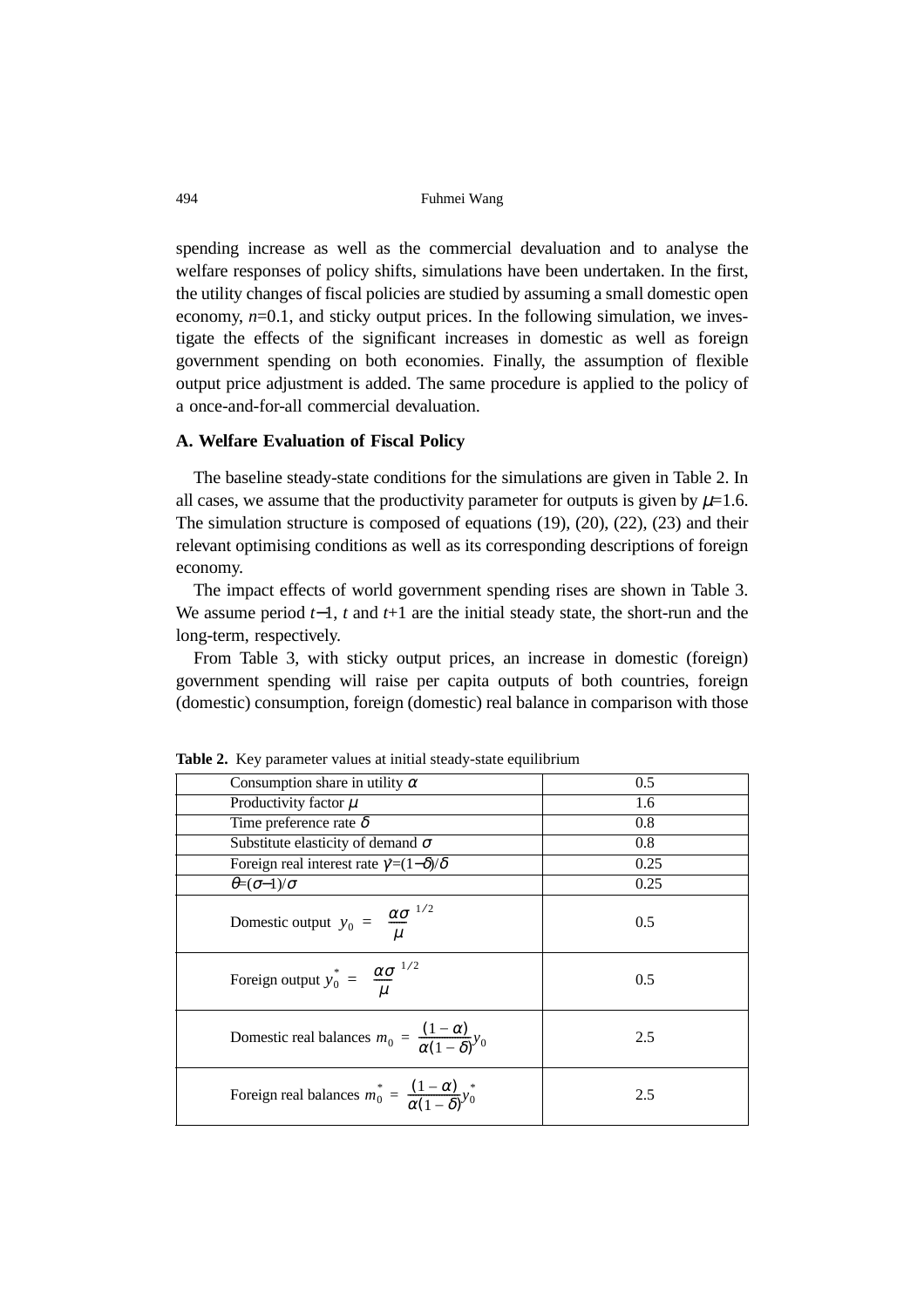| Period | G              | $G^*$          | m    | $m^*$  | $C^W$ | ν   | $v^*$ | C    | $C^*$  |
|--------|----------------|----------------|------|--------|-------|-----|-------|------|--------|
| $t-1$  | $\theta$       | $\overline{0}$ | 2.5  | 2.5    | 0.5   | 0.5 | 0.5   | 0.5  | 0.5    |
|        |                | $\theta$       | 1.75 | 2.5833 | 0.5   | 0.6 | 0.6   | 0.35 | 0.5167 |
|        | $\theta$       |                | 3.25 | 2.4167 | 0.5   | 1.4 | 1.4   | 0.65 | 0.4833 |
| t      |                |                | 2.5  | 2.5    | 0.5   | 1.5 | 1.5   | 0.5  | 0.5    |
|        | $\overline{2}$ |                | 1.75 | 2.5833 | 0.5   | 1.6 | 1.6   | 0.35 | 0.5167 |
|        | $\overline{2}$ | 2              | 2.5  | 2.5    | 0.5   | 2.5 | 2.5   | 0.5  | 0.5    |

**Table 3.** Impact effects of a domestic government-spending rise

**Table 4 .** Dependence of impact effects on *n* in fiscal policy

|        |   |          |                 |                |               |       | $\overline{\phantom{a}}$ |       |        |        |
|--------|---|----------|-----------------|----------------|---------------|-------|--------------------------|-------|--------|--------|
| Period |   | $G^*$    | n               | $\mathfrak{m}$ | $m^{**}$      | $C^W$ |                          | $v^*$ |        | $C^*$  |
| $t-1$  | 0 | $\Omega$ | $0.1 - 0.9$ 2.5 |                | 2.5           | 0.5   | 0.5                      | 0.5   | 0.5    | 0.5    |
|        |   |          | 0.1             | 1.75           | 2.5833        | 0.5   | 0.6                      | 0.6   | 0.35   | 0.5167 |
|        |   |          | 0.5             |                | 2.0833 2.9167 | 0.5   | 1.0                      | 1.0   | 0.4167 | 0.5833 |
|        |   |          | 0.9             | 2.4167 3.25    |               | 0.5   | 1.4                      | 1.4   | 0.4833 | 0.65   |

of initial steady states. The larger the domestic economy (bigger *n*), the less negative effect of increased domestic government purchase on domestic real balance and consumption but more positive effect on outputs of both countries, as shown in Table 4. However, what we are interested in is the numerical welfare effects of fiscal policy. In reality, we assume domestic economy is small compared with the rest of the world and specify *n* as 0.1; furthermore, we focus on the case of effects of domestic government purchase.

Substituting the relevant numerical values into the real terms of domestic (foreign) utility function, equation (1), given *G*=1 and *G*\*=0, we find that with sticky output prices, an increase in domestic government spending will decrease per capita domestic and foreign utility by 0.266 and 0.072 respectively. In monetary terms, it decreases per capita domestic utility by 0.178 but increases per capita foreign utility by 0.016 and hence, adding population weights, it decreases the global real terms of welfare by 0.0914 and monetary terms of welfare by 0.0034.

In the long run, adding population weights, it decreases global real terms of welfare by 0.095 and monetary terms of welfare by 0.194; the new steady state values of variables are presented in Table 5.

In fact, an increase in domestic government spending, given foreign government purchase being zero, will increase the monetary term of foreign utility with sticky output prices as well as the monetary term of domestic utility with flexible output prices. In the long run, the larger the domestic economy, the more positive global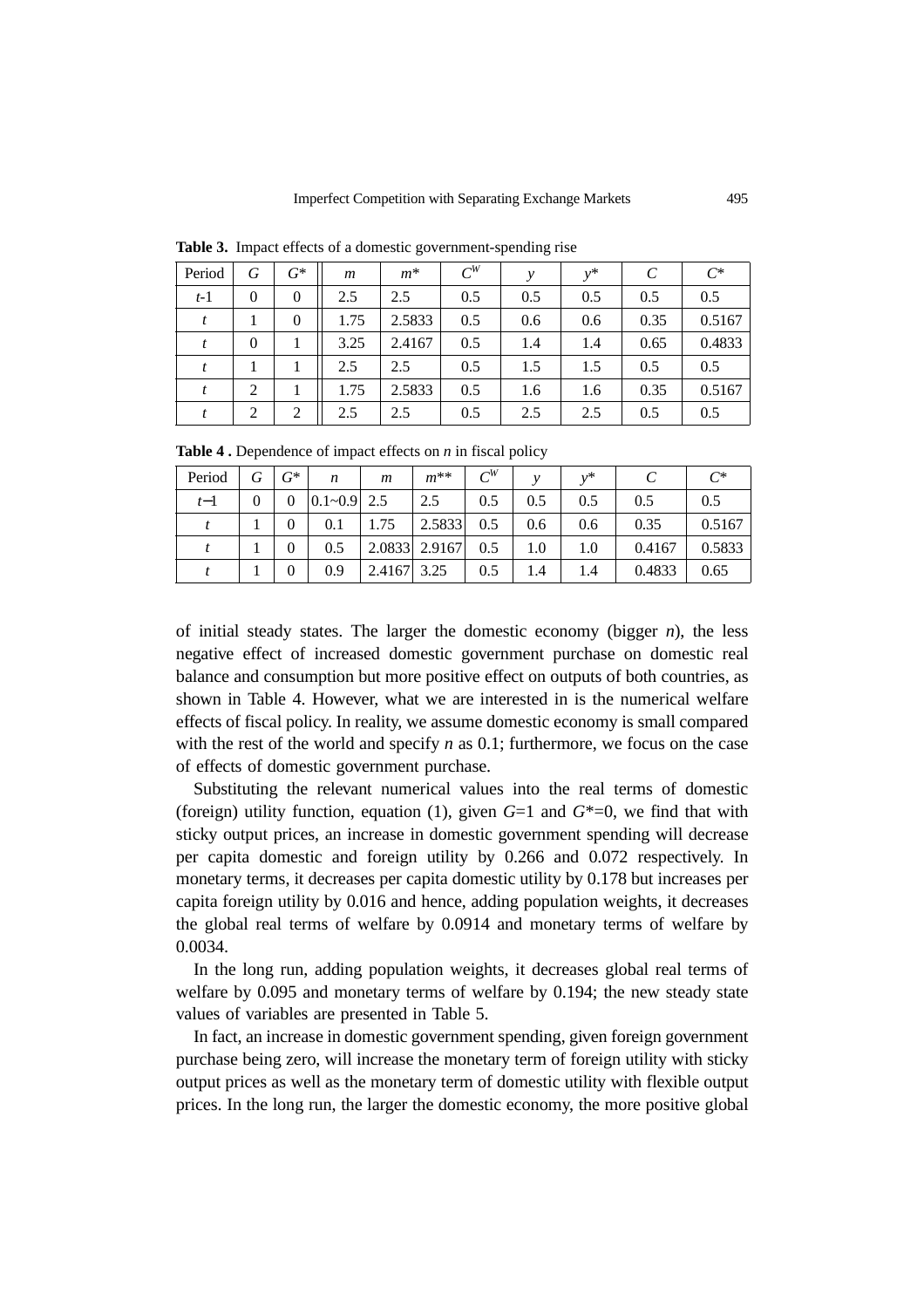| $G^* = 0$<br>Period | G        | M      | $m^*$  | $C^{\text{w}}$    | $\mathbf{v}^*$                                                                  |      |        | p/P | $p^*/P^*$ |
|---------------------|----------|--------|--------|-------------------|---------------------------------------------------------------------------------|------|--------|-----|-----------|
| $t-1$               | $\theta$ |        | 2.5    | $0.5 \,   \, 0.5$ | 0.5                                                                             | 0.5  | 0.5    |     |           |
|                     |          | 1.75   | 2.5833 | $0.5 \, 0.6$      | 0.6                                                                             | 0.35 | 0.5167 |     |           |
| $t+1$               |          | 3.0752 | 2.3627 | 0.5               | $\vert 0.6379 \vert 0.5455 \vert 0.6150 \vert 0.4725 \vert 1.1812 \vert 0.9738$ |      |        |     |           |

**Table 5.** Long run effect of a domestic government-spending rise

welfare effect of fiscal policy because the more positive welfare effect on domestic monetary terms outweigh the negative effect on foreign monetary and global real terms. We thus in turn imply that in the long run, without domestic government spending, the smaller the domestic economy, the more positive of global welfare effect of an increase in foreign government purchase. When both government purchases increase by the same amount, it will decrease global welfare in that it only increase outputs, which requires providing more effort and hence brings disutility.

We summarise the simulation results of welfare effects of fiscal policies as follows.

**Proposition 7:** With imperfect competition, the larger (smaller) the domestic economy, the more positive is the effect of an increase in domestic (foreign) government spending on global welfare.

# **B. Welfare Evaluation of a Once-and-for-all Devaluation**

Given the same values of parameters, without government spending, the impact effects of a once-and-for-all commercial devaluation are reported in Tables 6 and 7.

As previous mentioned, the devaluation effect would depend on the value of  $\sigma$ significantly. When goods market is in imperfect competition,  $\sigma=0$ , devaluation can not affect any real variables. When competition increases, it has more positive effect on domestic economy as shown by Table 6. From Table 7, we also note that, on impact, the larger the domestic economy, the less positive devaluation effect on domestic economy but the more negative effect on foreign economy. This in turn implies that, a once-and-for-all commercial devaluation improves domestic current account, output and consumption, only when the domestic economy is "small" and there is imperfect competition in the world goods market. Otherwise, devaluation does not improve output but reduces global welfare.

Following similar specification as for fiscal policy, we set *n* at 0.1 and discuss the welfare effect of devaluation when monopoly power is smaller,  $\sigma$ =0.95. Substituting numerical values into equation (1) and adding population weights,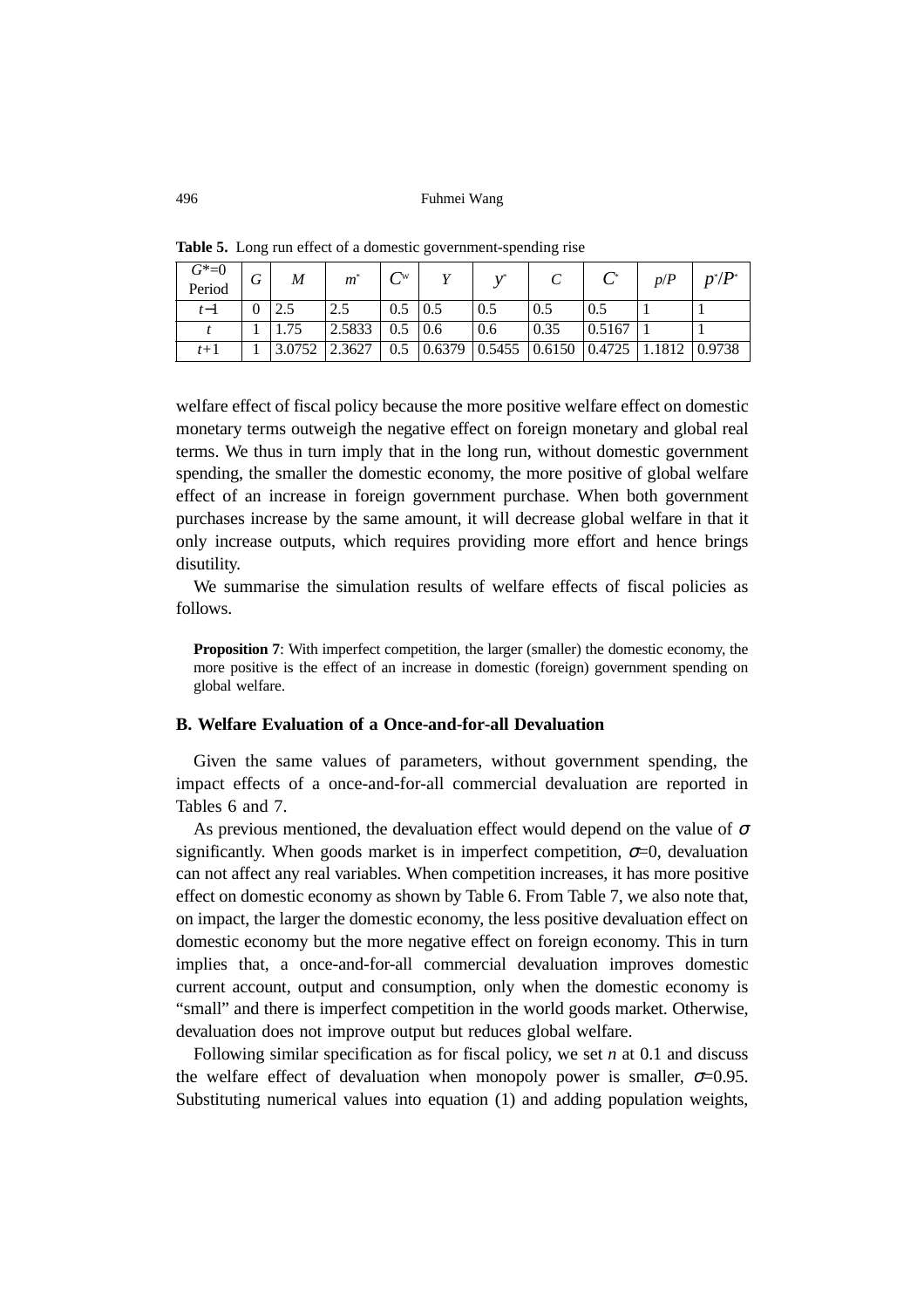| Period      | σ    | $\gamma$ | m      | $m^*$  | $C^{W}$ |        | $v^*$  |        | $\curvearrowright$ |
|-------------|------|----------|--------|--------|---------|--------|--------|--------|--------------------|
| $t-1$       | 0.8  |          | 2.5    | 2.5    | 0.5     | 0.5    | 0.5    | 0.5    | 0.5                |
| $\tau$      |      | 0.25     | 2.5    | 2.5    | 0.5     | 0.5    | 0.5    | 0.5    | 0.5                |
| $\bm{\tau}$ | 0.1  | 0.25     | 2.3711 | 2.5143 | 0.5177  | 0.5619 | 0.5128 | 0.6510 | 0.5029             |
| $\bm{\tau}$ | 0.8  | 0.25     | 2.5    | 2.5    | 0.55    | .1125  | 0.4875 |        | 0.5                |
|             | 0.95 | 0.25     | 4.0324 | 2.3297 | 0.5545  | 3.0064 | 0.2821 | 1.3513 | 0.4659             |

**Table 6.** Dependence of impact effects on  $\sigma$  in a once-and-for-all devaluation (given  $n=0.1$ )

**Table 7.** Dependence of impact effects on *n* in a once-and-for-all devaluation (given  $\sigma$ =0.95)

| Period |     | $\gamma$ | $\mu$  | $m^*$  | $C^{W}$ |                 | $v^*$  |        | $C^*$  |
|--------|-----|----------|--------|--------|---------|-----------------|--------|--------|--------|
| $t-1$  | 0.1 |          | 2.5    | 2.5    | 0.5     | 0.5             | 0.5    | 0.5    | 0.5    |
| T      | 0.1 | 0.25     | 4.0324 | 2.3297 | 0.5545  | 3.0064          | 0.2821 | 1.3513 | 0.4659 |
| T      | 0.5 | 0.25     | 3.3513 | 1.6487 | 0.7724  | $2.1346 \mid 0$ |        | 1.2151 | 0.3297 |
|        | 0.9 | 0.25     | 2.6703 | 0.9676 | 0.9904  | 1.2628          |        | 1.0789 | 0.1935 |

with sticky output prices, a once-and-for-all commercial devaluation will decrease global utilities in real terms by 0.563 and in monetary terms by 0.008. In the long run, the neutrality of devaluation holds and such this devaluation can not affect global welfare. The following proposition thus summarises our discussion.

**Proposition 8**: A once-and-for-all commercial devaluation improves domestic current account, output and consumption, only when the domestic economy is "small" and there is imperfect competition in the world goods market. Otherwise, devaluation does not improve output but reduces global welfare.

# **VII. Conclusion**

In a two-country model of dual exchange rates with imperfect competition in the goods market, government policy effects can be summarised in Table 8.

Obstfeld and Rogoff endeavour to investigate the international welfare spillovers with monopolistic competition and sticky output prices. Their model provides a rigorous assessment of policy effects and a significant advance in open economy macroeconomics. Yet it pertains only to the unified exchange rate system. We apply their framework to the regime of dual exchange markets, generating various policy results. In particular, we provide numerical simulations for evaluating large welfare effects of fiscal and devaluation policies to assess the dual exchange rate system. Simulations suggest that both country sizes and imperfect competition certainly matter. It significantly affect the welfare evaluations of policy shifts.

This paper enables us to consider the exchange rate dynamics of the various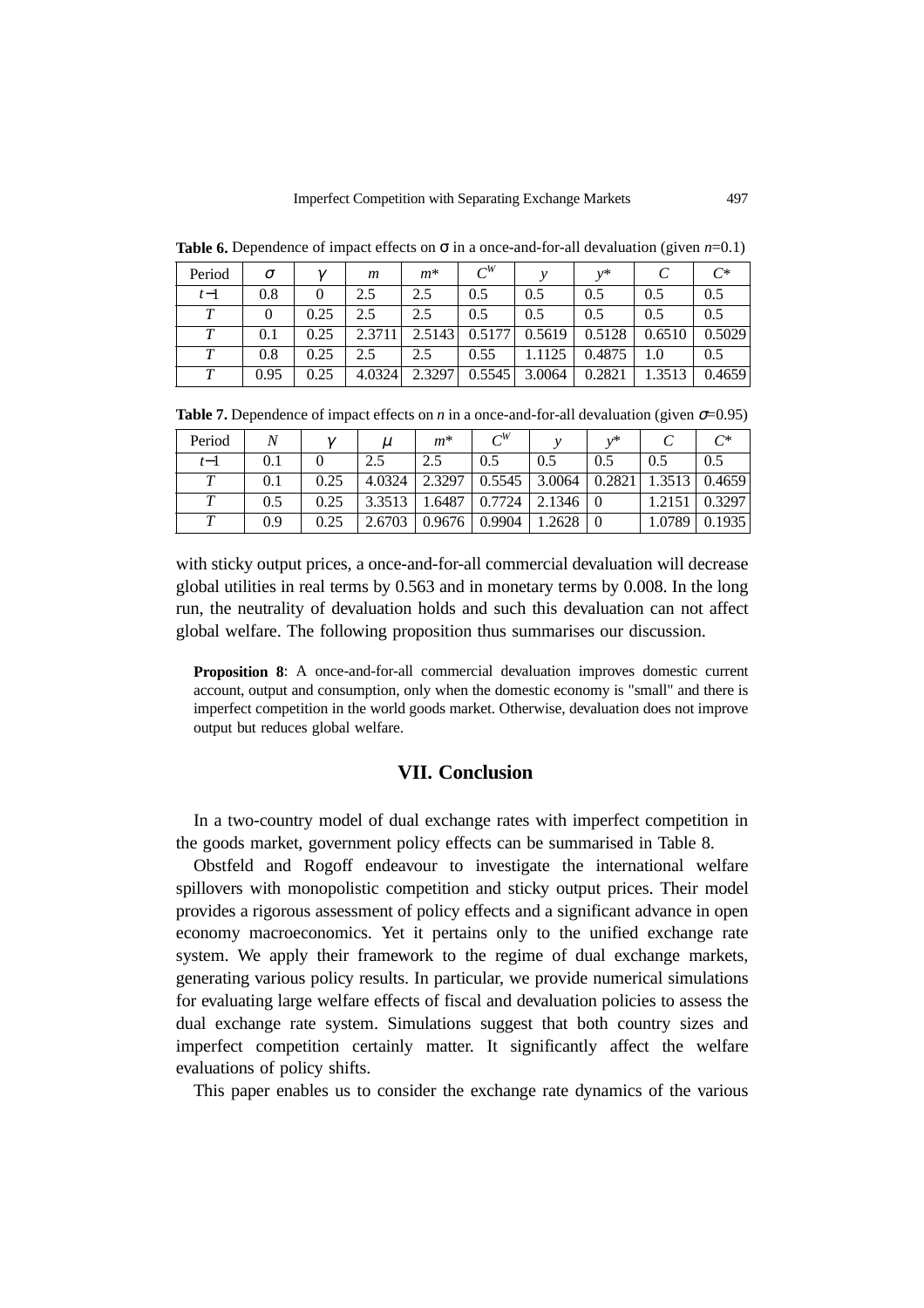| Variables                   |           | $G \uparrow$ | $\gamma > 0$ |             |  |
|-----------------------------|-----------|--------------|--------------|-------------|--|
|                             | Permanent | Temporary    | Permanent    | Temporary   |  |
| $\mathcal{Y}$               | $+^*$     | $^{+}$       | $0**$        | $^{+}$      |  |
| *<br>ν                      | $^{+}$    | $^{+}$       | 0            | ***         |  |
| $\mathcal{C}_{\mathcal{C}}$ | $^{+}$    |              | 0            | $^{+}$      |  |
| $\overline{\mathcal{C}}^*$  |           | $^{+}$       |              |             |  |
| $p/P$                       | $^{+}$    |              |              |             |  |
| $p^*/P^*$                   |           |              |              | $^{+}$      |  |
| $\,m$                       | $^{+}$    |              |              | $^{+}$      |  |
| ∗<br>$\sim m$ $\sim$        |           | $^{+}$       |              |             |  |
| $X - X$                     | 0         |              |              | $\mathbf v$ |  |
| $\mathrm{C}^\mathrm{W}$     | 0         |              |              |             |  |
| $U$ (home)                  |           | $^{(+)}$     |              |             |  |
| $U$ (foreign)               | $-(+)$    |              |              |             |  |
| $U$ (global)                |           | $-(+)$       |              |             |  |

**Table 8.** The summary of policy effects on the regime of separating exchange markets with imperfect competition

\*: positive policy effects

\*\*: without policy effects

\*\*\*: negative policy effects

policies under separating exchange markets. We derive the result that with imperfect competition as the case for monetary shocks, financial exchange rate may be less volatile under flexible prices than under sticky prices. However, under an unified flexible exchange rate system, this situation may be reversed (Obstfeld and Rogoff op. cit., pp. 653), a result of possibly some interest. In addition, the devaluation policy always reduces home, foreign, and world (temporary) welfare, so that a devaluation policy can never be a first- best policy. From the summarised table, both temporary and permanent fiscal shocks have no exchange rate effects. We also have the result that fiscal policies increase both domestic and foreign outputs, whereas their effects on global welfare could go in either direction, depending on the size of the domestic economy. The larger the domestic economy, the bigger positive global welfare effects of fiscal policy.

In the older, Mundell-Fleming modelled systems of dual exchange rates<sup>5</sup> with fixed goods prices, a monetary policy with dual exchange rates would not affect income. This result is the same as that under a fixed exchange rate system. The system of separating exchange markets *per se* is more nearly neutral than a system with flexible exchange rate in that, under the former system, the financial exchange rate plays an important role of adjusting monetary disturbances. On the other hand, an increase in government expenditure has some positive effect on income, negative effect on financial exchange rate and adverse effect on the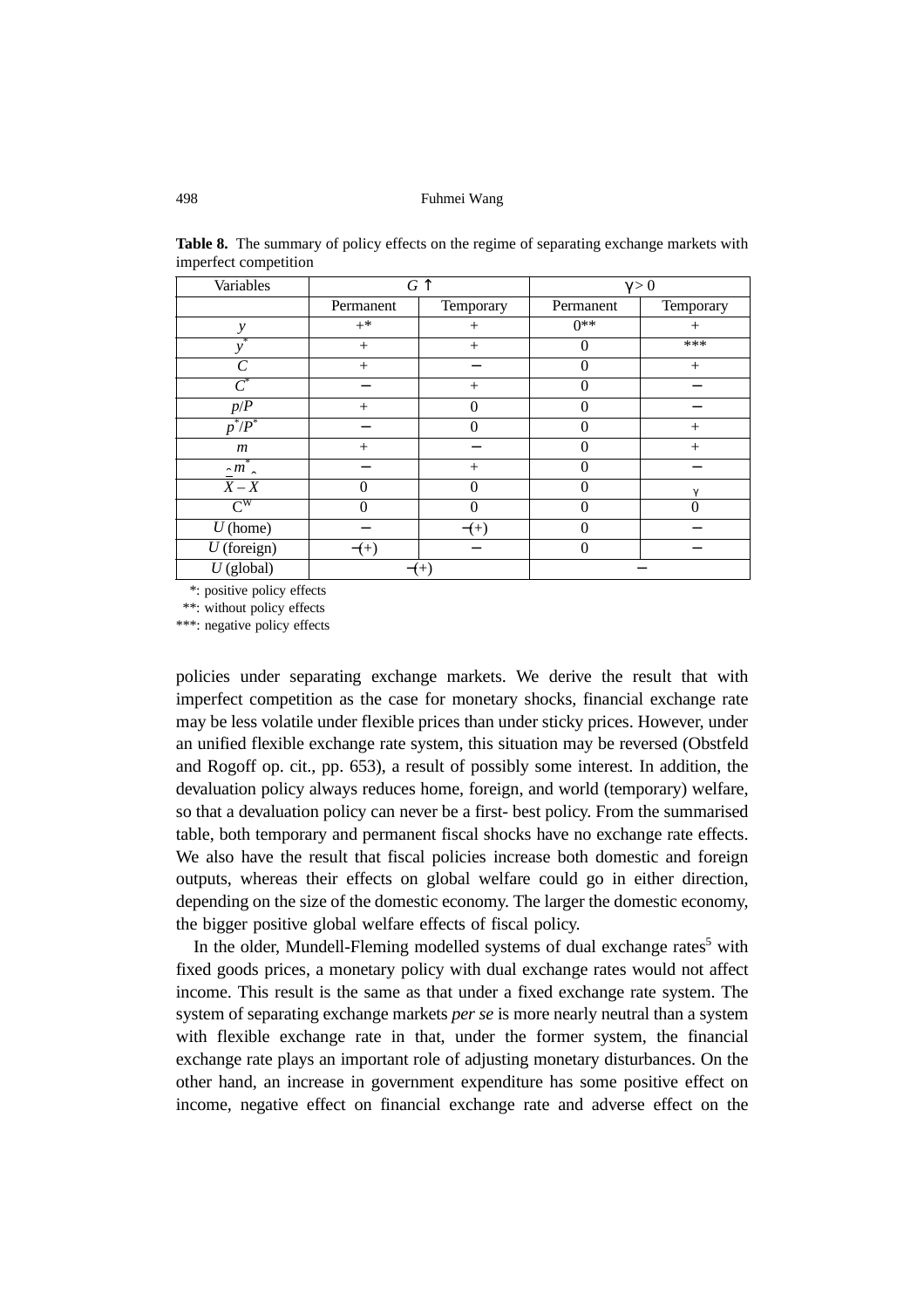current account. In the Dornbusch modelled systems of dual exchange rates, with sticky goods prices, the monetary expansion exerts only transitory effect on output but the proportional depreciation in the financial exchange rate. On the discussions of the net effect of the increase in government spending, the country experiences a financial depreciations, the current account deficit, and a real commercial devaluation. This result is only not like the outcomes of Caselli (2001) in consumption behaviour but has the same experiences on outputs. The latter presents the fixed exchange rate version of the Obstfeld and Rogoff model on fiscal consolidations.

From the proceeding analyses, we thus believe that we have generated a number of results of interest and shed further light on macroeconomic arguments for and against adopting dual exchange markets. A dual exchange rate system is an intermediate exchange rate regime. Clearly, such a regime is not expected to be permanent but is to be used as an intermediate step for an economy abandoning its commitment to maintaining international parity in its exchange rates but unable to withstand the shocks and volatility emanating from a floating exchange rate which has adverse implications for the domestic macroeconomy.

Fixed exchange rates allow the current account to be protected from the uncertainty caused by fluctuating exchange rates. Where export promotion is a policy strategy under export promoting industrialisation, export volatility due to exchange fluctuations can have serious impact on a countrys long-term growth rates. In addition, the existence of exchange rate uncertainty *per se* reduces the volume of international trade and discourages inward investment. These features are common to developing countries, hence, the impetus towards keeping exchange rates fixed for the determinants (exports and imports) of the current account.

However, the exchange rate is different to peg in the face of large and increasing financial capital mobility. In recent years, developing countries have witnessed large capital flows, particularly for emerging stock markets. Often, the reserves of the domestic Central Bank is not large enough to withstand speculative pressures unless there are stringent capital controls. It is becoming increasingly different, within a framework of integrating capital markets and factor mobility, to maintain artificially pegged exchange rates and prevent black markets from operating and swamping the ability of the authorities to stop illegal transactions in the foreign exchange markets. The share of capital flows in GDP is high for many developing countries and shows an increasing trend for most developing countries.

The most important problem and difficulty for fixed exchange rate are the impotence of domestic monetary policy. Stabilisation policy via monetary means

<sup>&</sup>lt;sup>5</sup>See Wang (1996) for traditional analyses of two-tier exchange markets.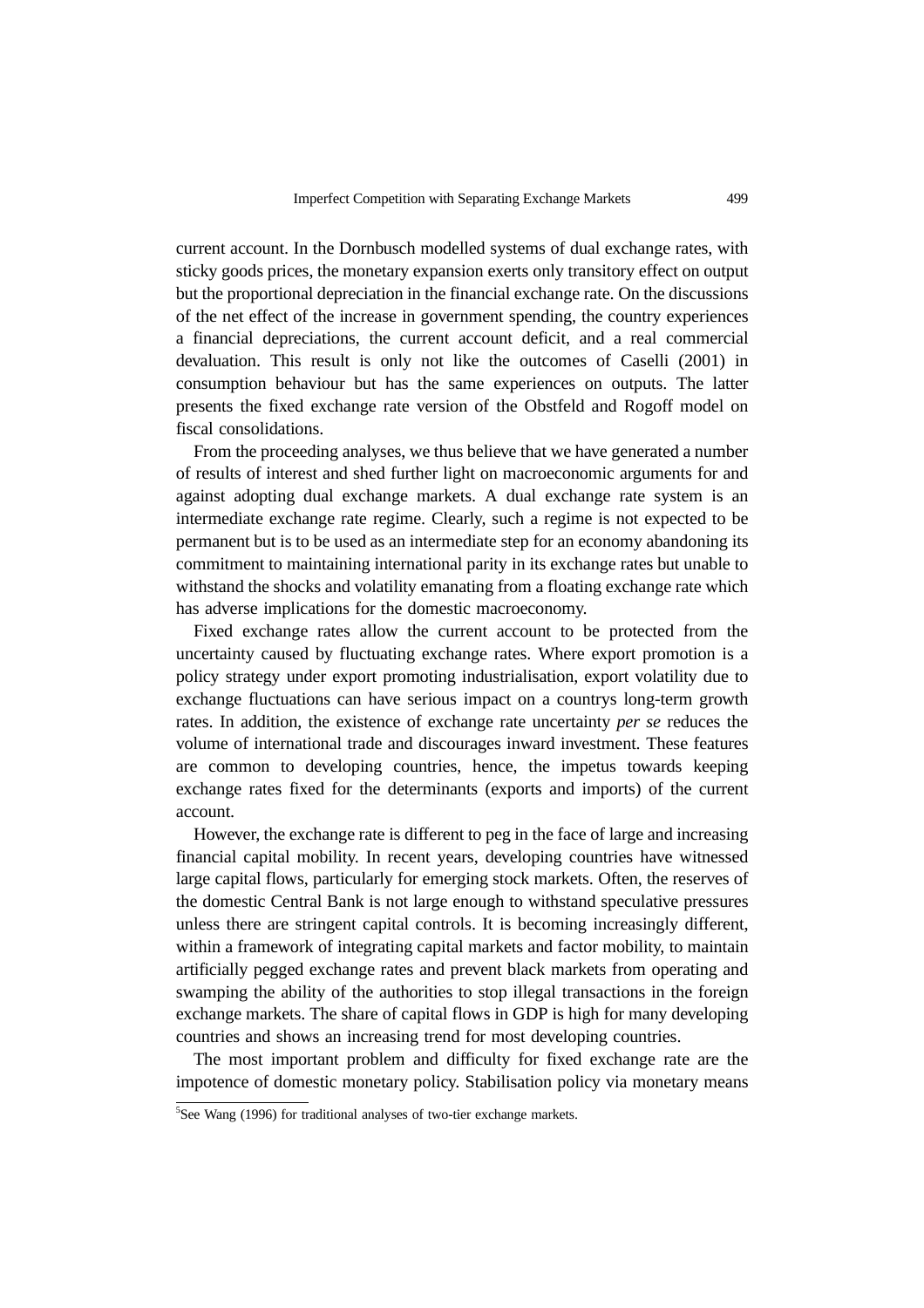becomes difficult and even impossible. Clearly, a system which attempts to combine the better features of both exchange rates is the most optimum exchange rate regime the developing countries would like to have. The separating exchange rate system contains these attractive features. The commercial rate is fixed so that the current account is insulated and protected. The financial rate is allowed to be flexible to act as a shock absorber to capital flows and to allow limited autonomy in monetary policy. The capital account transactions then obey the laws of demand and supply with flexible prices which rigid prices for the current account gives insulation and protection to vital components of the GDP. Concerning the real world of imperfect competition as well as international capital flows and their instability, separating exchange markets are often set up during a period of turbulence. It was and will be fitted better those countries with underdeveloped financial systems and great reliance on exports and imports.

### **Acknowledgement**

The author is indebted to Somnath Sen, Paul Levine and the anonymous referee for detailed comments leading to significant improvement, although responsibility for errors remains my own. The financial support from National Science Council in Taiwan, under Contract NSC88-2415-H-260-002 is herewith gratefully acknowledged.

Date accepted: May 2001

# **References**

- Aizenman, J. (1989). Monopolistic competition, relative prices and output adjustment in the open economy. *Journal of International Money and Finance*, vol. 8, pp. 5-28.
- Caselli, Paola (2001), Fiscal consolidations under fixed exchange rates. European Economic Review, Vol. 55, PP. 425-445.
- Dixit, Avinash K. and Joseph E. Stiglitz (1977). Monopolistic competition and optimum product diversity. *American Economic Review*, vol. 67, pp. 297-308.
- Dixon, H. D. (1994). Imperfect competition and open economy macroeconomics. in Frederick van der Ploeg ed.), *The Handbook of International Macroeconomics*, Oxford: Basil Blackwell, pp.31-61.
- Dixon, H. D. and N. Rankin (1994). Imperfect competition and macroeconomics: a survey. *Oxford Economic Papers*, vol. 46, pp. 171-199.
- Dixon, H. D. (1990). Imperfect competition, unemployment benefit and non-neutrality of money. *Oxford Economic Papers*, vol. 42, pp. 402-413.